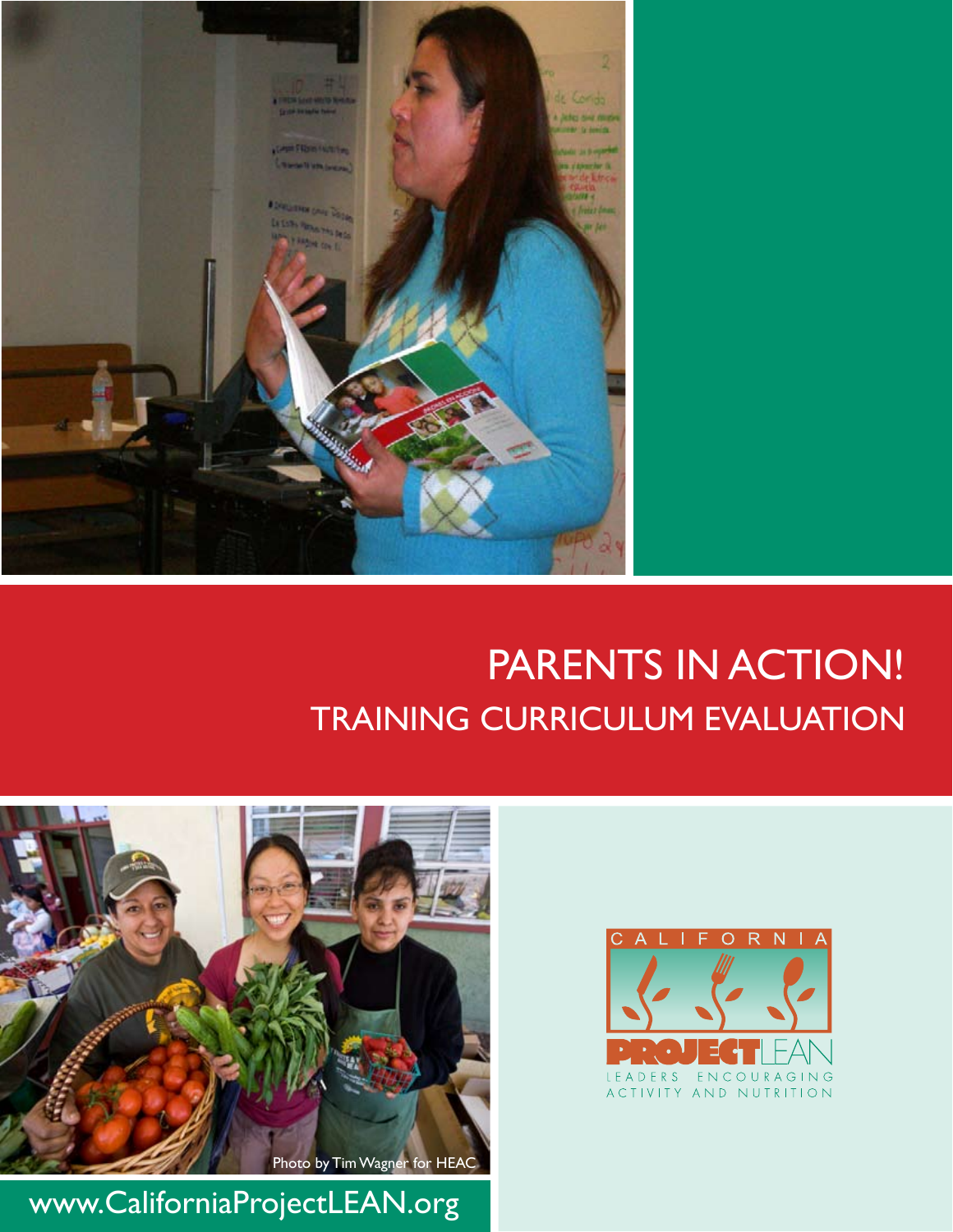## PARENTS IN ACTION! TRAINING CURRICULUM EVALUATION REPORT

#### **DEVELOPMENT**

#### **Prepared for:**

California Project LEAN (Leaders Encouraging Activity and Nutrition)

#### **Prepared by:**

Eddy Jara, DrPH Miranda Lucia Ritterman, PhDc, MPH

#### **Funded by:**

The Rosalinde and Arthur Gilbert Foundation

#### **ACKNOWLEDGEMENTS**

#### California Project LEAN would like to thank the following for their participation:

Get Inrollment Moving (GEM) project at Citrus Valley Health Partners IDEPSCA (Popular Education Institute of Southern California Manual Arts High School - Parents Teachers Students Association The Accelerated School



California Project LEAN MS-7211, P.O. Box 997413 • Sacramento, CA 95877-7413 www.CaliforniaProjectLEAN.org

This document may be reproduced for educational or personal use only. September 2009

*Parents in Action! Training Curriculum Evaluation Report*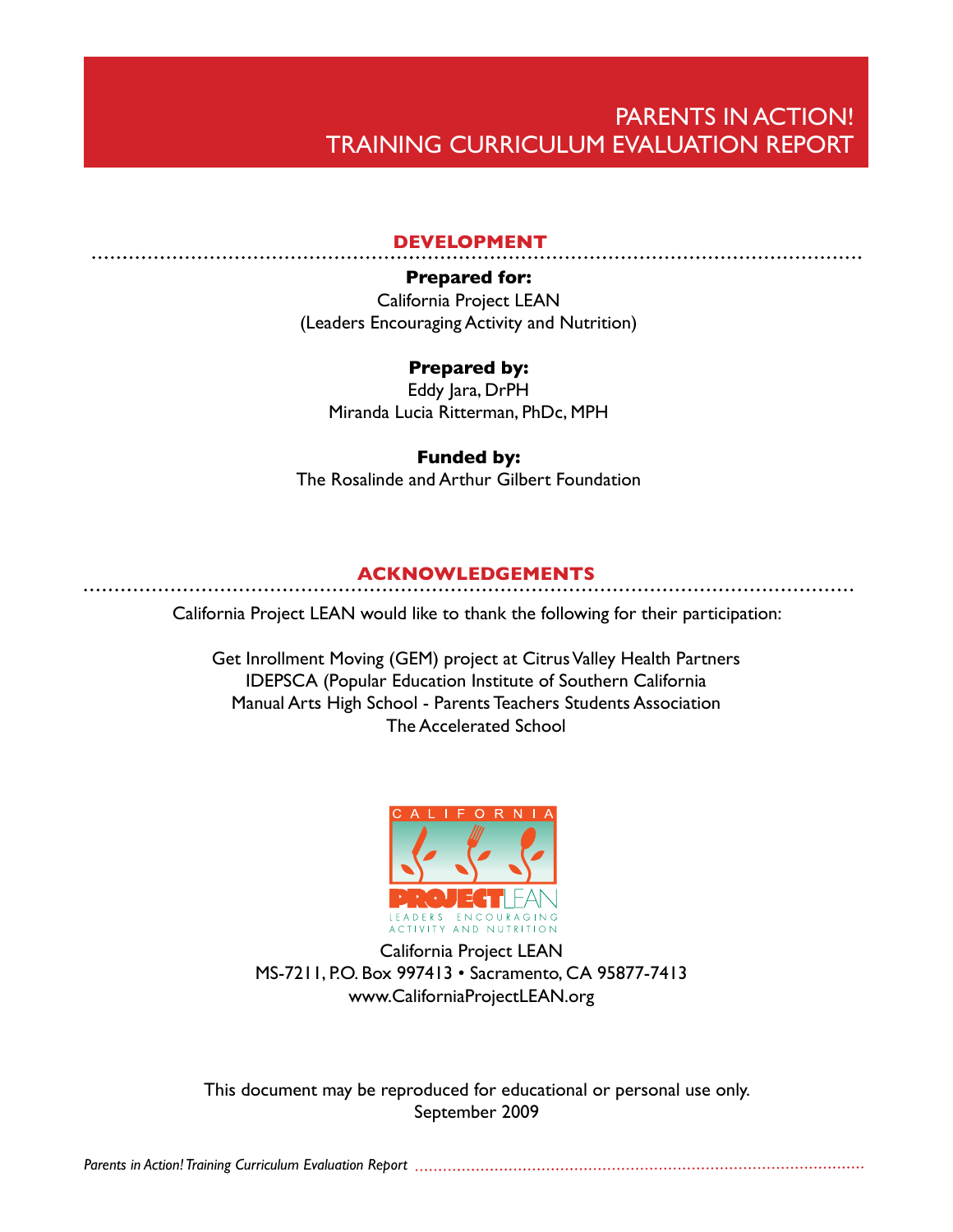

# TABLE OF CONTENTS

| Appendix  |  |
|-----------|--|
| A.        |  |
| <b>B.</b> |  |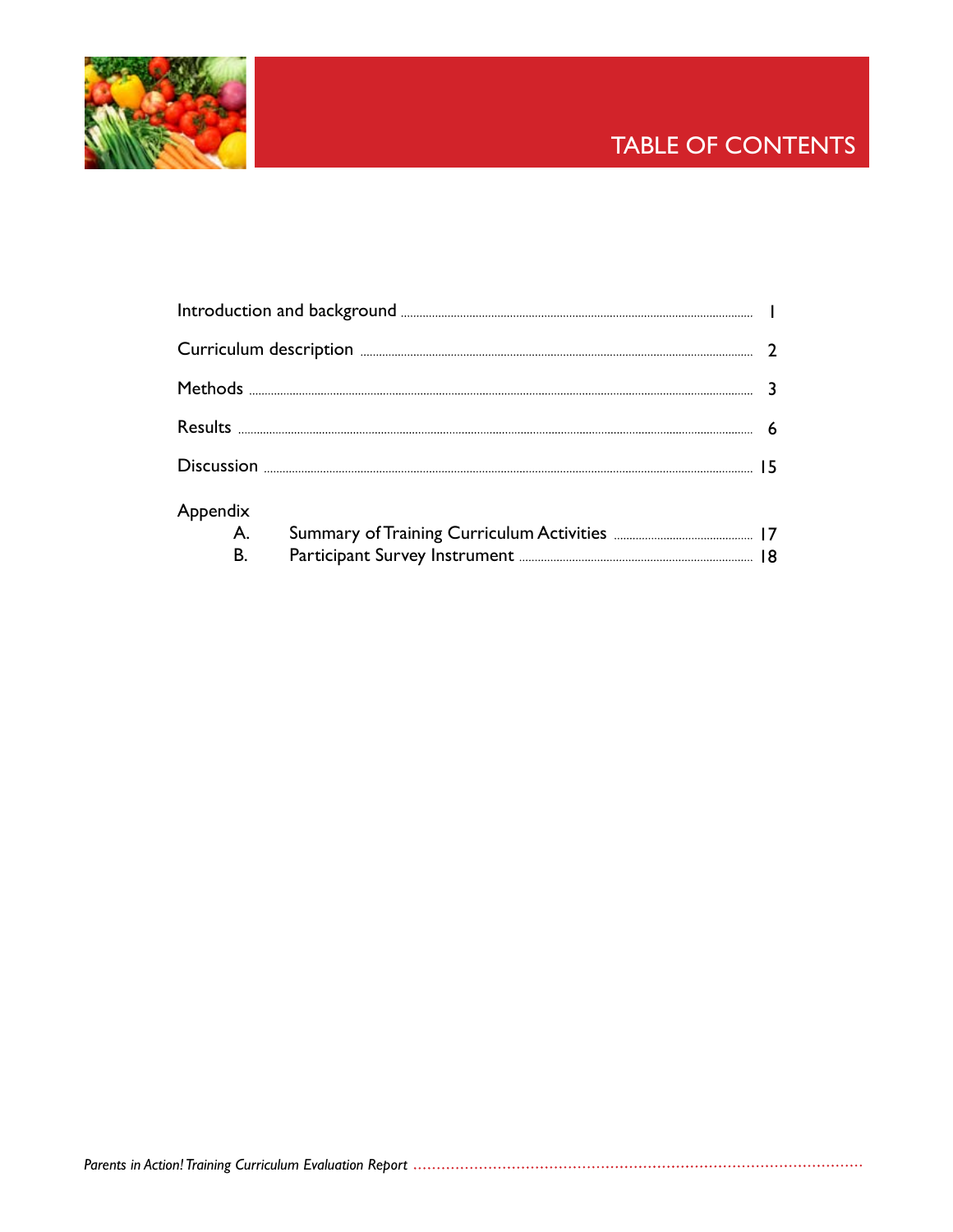

**There is a growing interest in utilizing the influential role school settings** play in shaping children's eating and physical activity patterns.<sup>1</sup> In order to improve school-based nutrition and physical activity practices, U. S. Congress required school districts participating in the national school lunch or breakfast programs to establish local school wellness policies (LSWP) by the beginning of the 2006-07 school year. However, many of the recent improvements in school nutrition and physical activity practices are not widely disseminated, especially in schools with ethnically diverse students. $2$  Parents can play a role in developing and ensuring the full implementation of their LSWP. Yet, for the most part, building the capacity of parents and community leaders on how to support other parents in LSWP development and implementation is a promising strategy that has not been adequately pursued, especially in culturally diverse communities. Therefore, California Project LEAN (Leaders Encouraging Activity and Nutrition) (CPL) developed the Parents in Action! Toolkit to strengthen parents' and community leaders' capacity to engage in the development and implementation of their LSWP. To support the wide dissemination of the Toolkit in culturally diverse communities, CPL developed a training curriculum to provide specific guidance on how parents and community leaders can diffuse the strategies and information provided in the Toolkit with other parents. The purpose of this report is to highlight the key lessons learned from the first stage of a two-step process dissemination plan that involved: a) piloting the training curriculum implementation with four organizations with a mission focused on working with parents, and b) incorporating the key lessons learned from the pilot implementation into subsequent training efforts with additional organizations.

<sup>1</sup> Kubik, M.Y., Lytle, L.A., Hannan, P.J., Perry, C. L., & Story, M. (2003). The association of the school food environment with dietary behaviors of young adolescents. American Journal of Public Health, 93(7), 1168-1173.

 $^2$  Delva, J., Johnston, L. D., O'Malley, P. M. (2007). The epidemiology of overweight and related lifestyle behaviors. American Journal of Preventive Medicine, 33(4), S178-S186.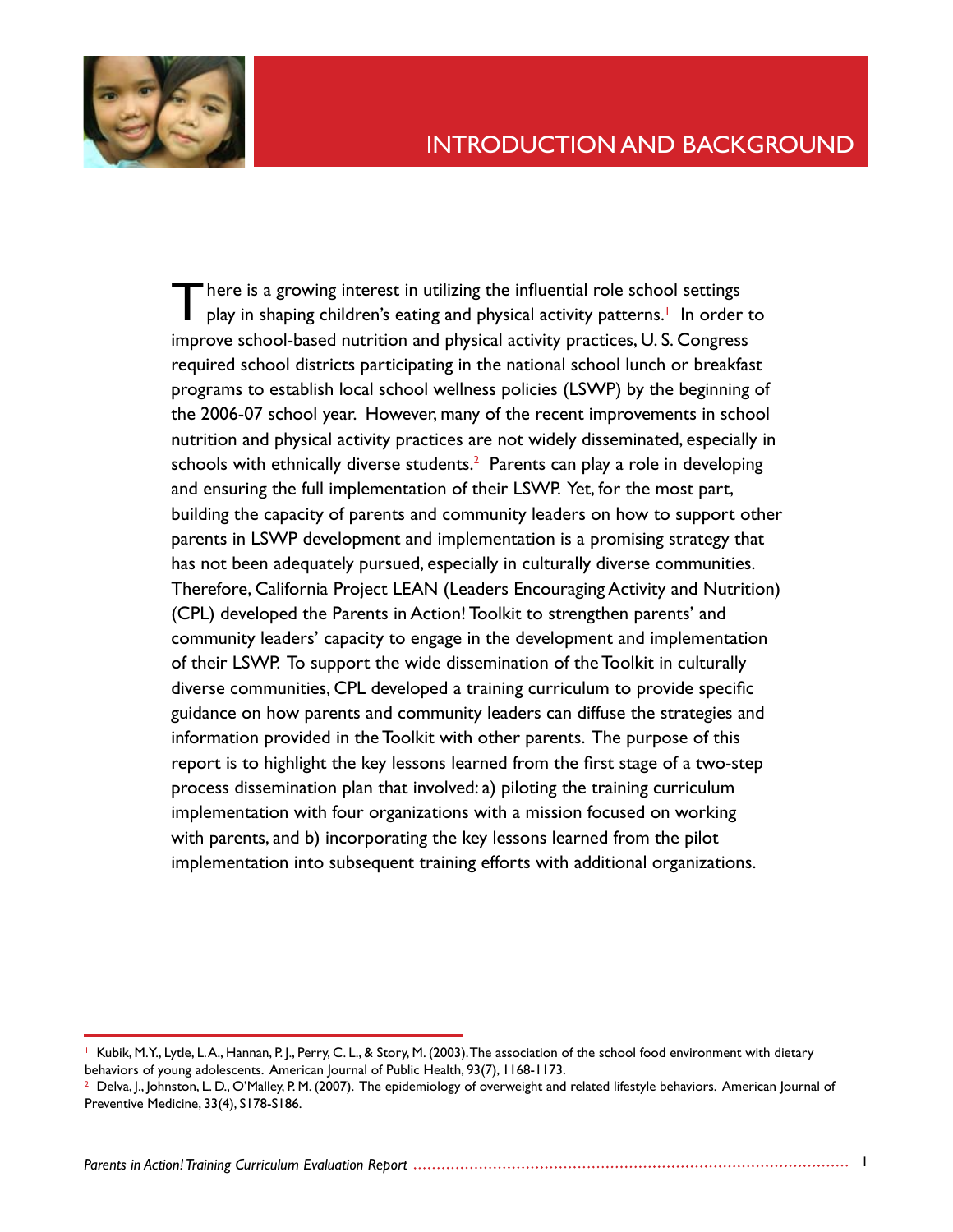

# CURRICULUM DESCRIPTION

The Parents in Action! Toolkit and its supplemental four-session training curriculum with lesson plans was developed based on CPL's formative research consisting of key informant interviews with English- and Spanish-speaking mothers of school-aged children in low-income communities throughout California and stakeholder groups who work with parents at the national, state, and local levels. Participants were asked what they thought should be included in the trainings and Toolkit. The recommendations included: explain how to navigate the school system, provide information about local school wellness policies, address reasons why parents should be concerned and involved, provide leadership development, and provide information about general health and wellness.

CPL synthesized these recommended topics into a training curriculum with a goal of building the capacity of parents and community leaders to support other parents in LSWP development and implementation. The training curriculum included an overview of LSWP, school nutrition, physical activity and physical education requirements, and strategies on how to use an advocacy approach to work with parents to address their school nutrition and physical activity concerns. The curriculum facilitator guide was produced in English and Spanish and was designed to support parents and community leaders to facilitate interactive hands-on training sessions with other parents. For the purposes of the evaluation report, an advocacy approach refers to the practice of participating in the development or implementation of school nutrition or physical activity policy. Capacity refers to the skills and motivation needed to use this advocacy approach.

The curriculum included learning activities designed to strengthen both the individual and organizational capacities needed to support parents in LSWP development and implementation. The capacity of participating organizations to work with parents on LSWP issues is strengthened by having trained individuals within the organization that are knowledgeable in, confident about, and interested in using this school wellness advocacy approach. The more experience participating organizations have using the advocacy approach, the greater the likelihood that the organizations will incorporate these practices into their scope of work. Therefore, the learning objectives of the curriculum included: increasing participants' knowledge about LSWP, including the school nutrition and physical education requirements and increasing participants' self-efficacy and the value participants attribute to using an advocacy approach to work with parents on LSWP issues. It was anticipated that participating organizations would increase their familiarity with their LSWP, and interest in using, an advocacy approach to address school nutrition and physical activity issues. A rigorous assessment of the organizations' use of the key curricular practices is beyond the scope of this evaluation. Nonetheless, the data collection plan includes assessing any changes in participating organizations' interest in integrating the advocacy approach delineated in the training curriculum into the organizations' parent engagement and/or school improvement work.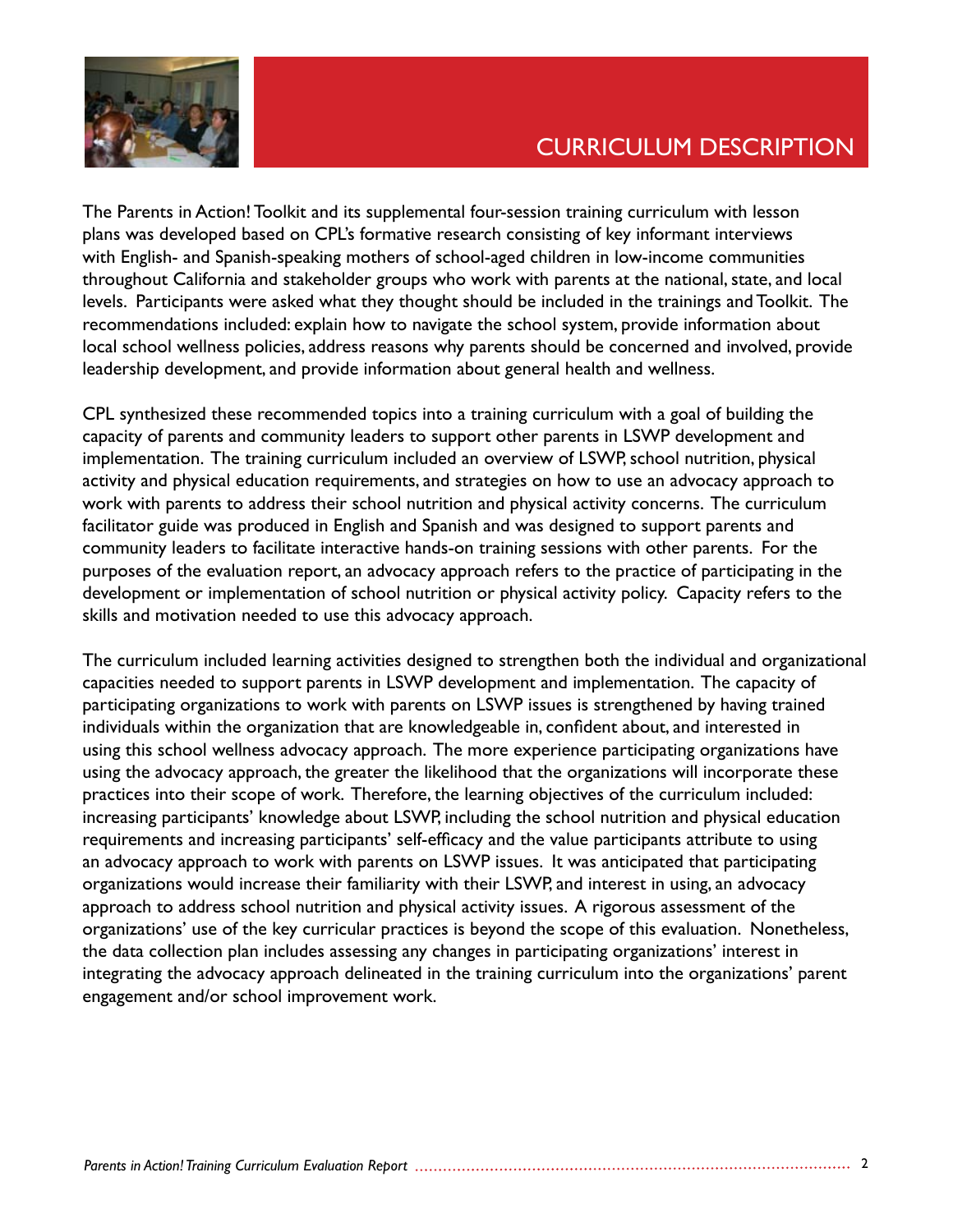#### **Evaluation Design and Evaluation Questions**

Consistent with a responsive evaluation approach, the focus of this evaluation reflects the priorities of the stakeholders involved with the implementation and evaluation of the training curriculum piloting. These stakeholders included the curriculum developers, facilitators, parents, community leaders, and organizations interested in school improvement efforts. The evaluation authors guided the evaluation design and analysis with consultation from May Wang, DrPH, UCLA School of Public Health.

As appropriate for evaluating a pilot educational intervention in complex settings, this evaluation report focuses on what aspects of the implementation processes appear to contribute to more effective outcomes across the four participating organizations described in the Methods section below. Beyond assessing the degree to which the learning objectives were met, this evaluation provides insight into how the implementation processes appear to influence participants' progress towards the learning objectives. This report can inform subsequent curriculum dissemination efforts by highlighting the processes that appear to contribute to more effective outcomes.

The evaluation is guided by the following key process and outcome questions:

- To what extent, if any, did participants experience a change in their knowledge, attitude, or selfefficacy related to working with parents to use an advocacy approach to strengthen LSWP implementation? •
- How did participation in the pilot training influence the organizations' capacity to work with parents on school nutrition and physical activity issues using an advocacy approach? How well was the curriculum implemented? •
- How can the training curriculum be improved to strengthen participants' capacity to work with parents on school nutrition and physical activity issues using an advocacy approach? •

The following Methods section includes a description of the qualitative and quantitative data collection strategies designed to address these evaluation questions.

#### **METHODS**

#### **Sample and Training Implementation Description**

CPL staff recruited four Los Angeles-based organizations to participate in the pilot trainings. All of the organizations worked with English or Spanish-speaking parents on school improvement issues. As a group, the four organizations represented a variety of organizational approaches to engage parents in grassroots community action, including the use of a community health worker or promotora model in their work with Spanish-speaking parents. The Get Enrollment Moving (GEM) Project at Citrus Valley Health Partners represents a partnership between a health care agency and community health workers to provide outreach and referral services in order to improve access to preventive health care services. Approximately 300 GEM community health workers conduct door-to-door outreach in the San Gabriel Valley, connecting marginalized communities to information and health care services. Manual Arts High School and The Accelerated School in South Central Los Angeles utilize school-based strategies to provide parents and school community members with opportunities to participate in hands-on school improvement activities. The parent liaison staff in both schools had experience and were working on improving the school food and physical activity practices. IDEPSCA (Popular Education Institute of Southern California) uses community organizing strategies that involve promotores working with immigrant groups in Los Angeles that are concerned with solving problems in their own communities. IDEPSCA integrates community members' nutrition and health concerns with issues related to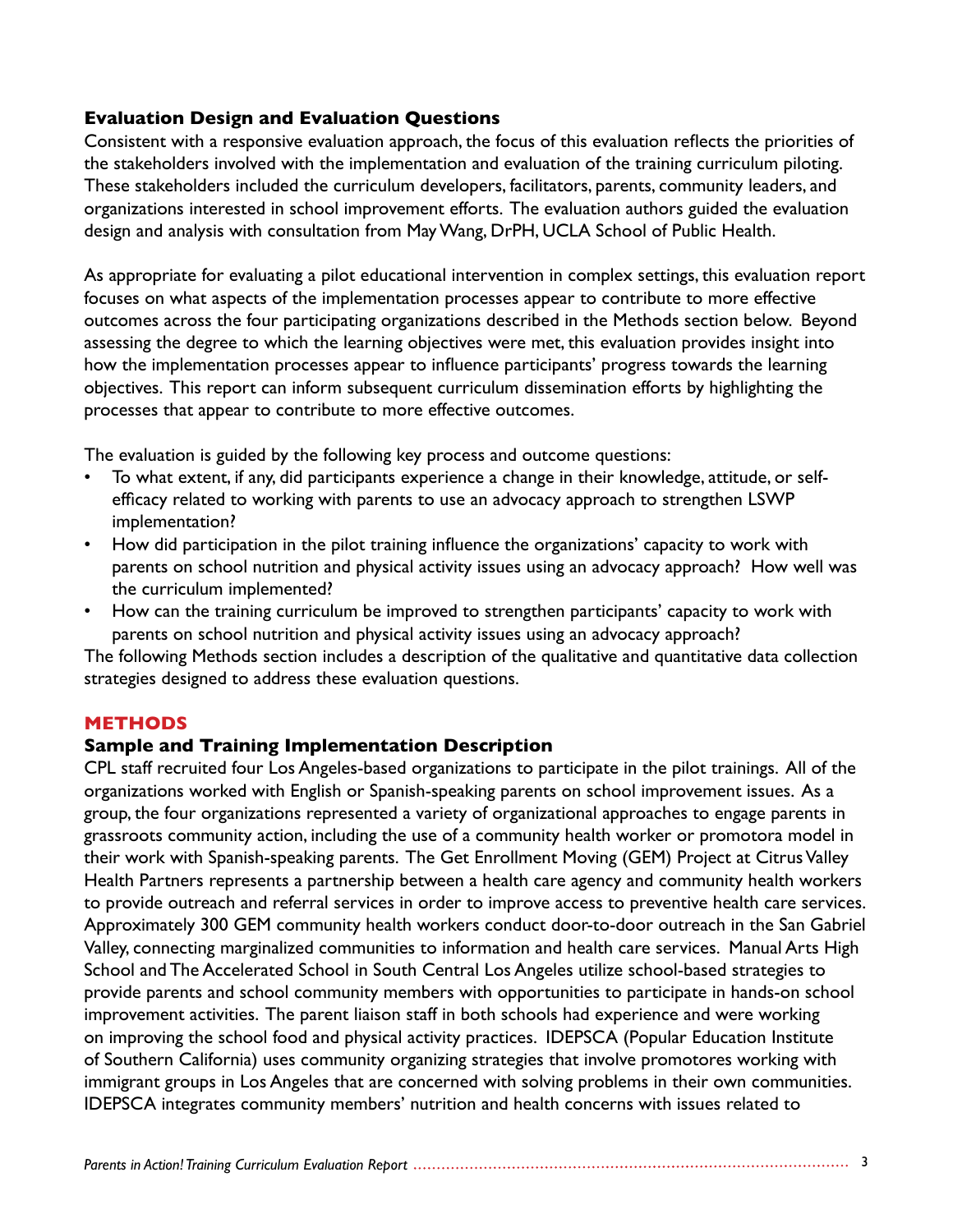immigration, working conditions, and education practices. At Manual Arts High School, two groups of parents were trained (one English, one Spanish), thereby bringing the total number of trained groups to five.

For each organization, the training series consisted of four sessions, one time per week, and lasted approximately 90 minutes to two hours. Between November and March 2009, two CPL facilitators implemented the training sessions at the offices of the four participating organizations. (Please see Appendix A for a summary of the training curriculum activities.) A total of 79 participants initiated the four training sessions, and 74 participants attended the fourth training session. The participants resided in Los Angeles County and were predominantly women (two men), between the ages of 30 and 78 years. The mean age was 47 years of age. Four of the five training groups were conducted in Spanish. The English-speaking group was predominantly of African American descent.

#### **Data Collection:**

Data collection methods included: pre/post training surveys, participant focus groups, facilitators debriefing forms, and key stakeholder interviews.

#### **Pre-Post Training Surveys:**

Training participants completed the surveys during the first and final training sessions. Surveys were administered in both Spanish and English by bilingual facilitators. (Please see Appendix B for the survey instrument.) The survey questions aimed to capture changes in the following areas:

- Participants' attitude about the effectiveness of training parents to use an advocacy approach to change the food and physical activity practices in their children's schools •
- Participants' knowledge about school food and physical activity practices and policies •
- Participants' self-efficacy to train parents to use the advocacy approach •

#### **Participant Focus Groups:**

At the end of the last training session for each group, facilitators conducted a participant focus group to assess what parts of the training content participants perceived as useful. Before the focus group discussion, participants were asked to write their individual answers to focus group questions about the usefulness of the training content. Permission to tape record the responses was granted by the participants. The key focus group questions included:

- Draw an image that represents the most useful or helpful part about the trainings •
- What about the training seemed useful? •
- If we were to repeat this training in the future, what would you suggest that we change or improve? •

#### **Facilitators Debriefing Forms:**

Each facilitator also completed debriefing forms at the end of each training session in order to identify the strengths and weaknesses of the implementation process. Facilitators discussed their answers with each other and identified areas for improvement. Key facilitator debriefing questions included:

- Was the entire lesson plan covered? •
- What worked? What did not work? What can be improved? •
- What was the level of participant engagement? •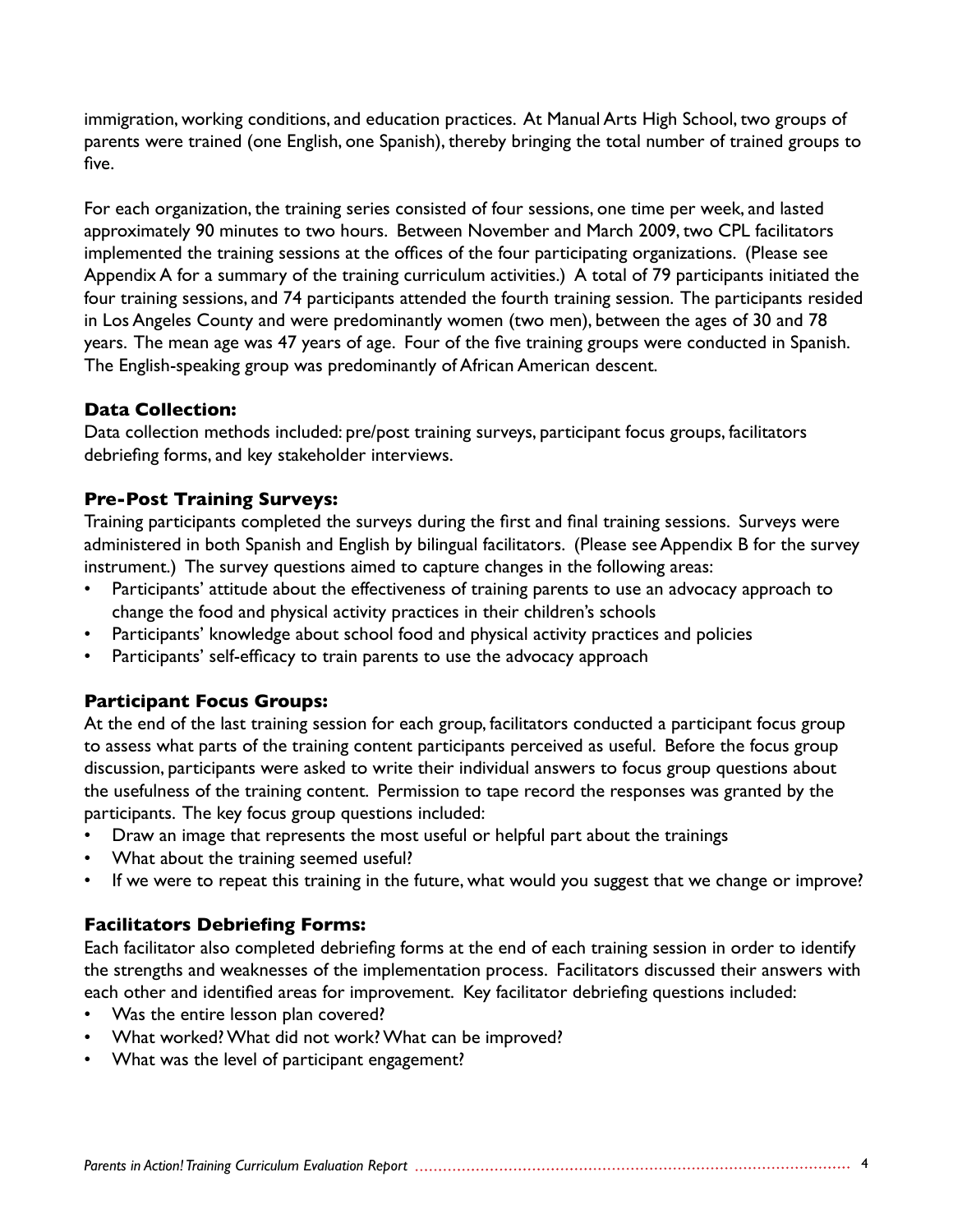#### **Key Stakeholder Interviews:**

One to three months after the completion of the training sessions, a CPL staff member and an evaluation team member conducted four semi-structured group interviews with key stakeholders, one for each of the four participating organizations. The interview was designed to assess the usefulness of the training to build the capacity of participating organizations to work with other parents on LSWP issues. Key interview questions included:

- What aspects of the trainings were most useful to members of your organization? •
- What skills, materials, or strategies from the trainings, if any, have members in your organization started to use, or plan to use? •
- Do you have any suggestions on how to make the training more useful to your organization? •

#### **Data Analysis:**

This evaluation used a rigorous process of multiple rounds of data collection and analysis. The evaluation team and a CPL facilitator met regularly to discuss identified themes and to prioritize subsequent data collection and analysis work.

The survey was analyzed to assess changes in participants' knowledge, attitudes, and self-efficacy to support parents in the LSWP development and implementation process. The survey included 9 attitude and 5 self-efficacy questions in Likert scale format and 20 knowledge questions in Likert, multiple choice, and true/false formats. SAS 9.2 and STATA 10. was used to obtain demographic profiles of each participant by study site and to conduct inferential statistical analyses. Chi-square tests were conducted with each survey question to analyze significant trends in the proportions of pre- and postsurvey responses. We used a <.05 p-value to detect statistical significance and a <.10 p-value to detect marginal significance. A chi-square test was conducted combining all of the attitude questions. We also assessed whether the impact of participating in the training differed according to the participants' organization or participants' role in their organization (i.e., having or not a formal role such as staff or committee member). Since the pilot training curriculum participants were primarily Latinas, we did not examine differences by gender or ethnicity.

Comparing the preliminary results from the quantitative and multiple qualitative data sources allowed for deeper insight into the meaning and usefulness of the findings. Preliminary findings from analyzing the qualitative data collected during the first few training sessions informed subsequent data collection. For example, preliminary findings included themes related to the benefits participants' experienced with the training curriculum, as well as areas for improving the curriculum. The evaluation team developed an analysis glossary of initial themes that informed subsequent data collection and analysis. The following Results section represents a synthesis of both the qualitative and quantitative analysis strategies.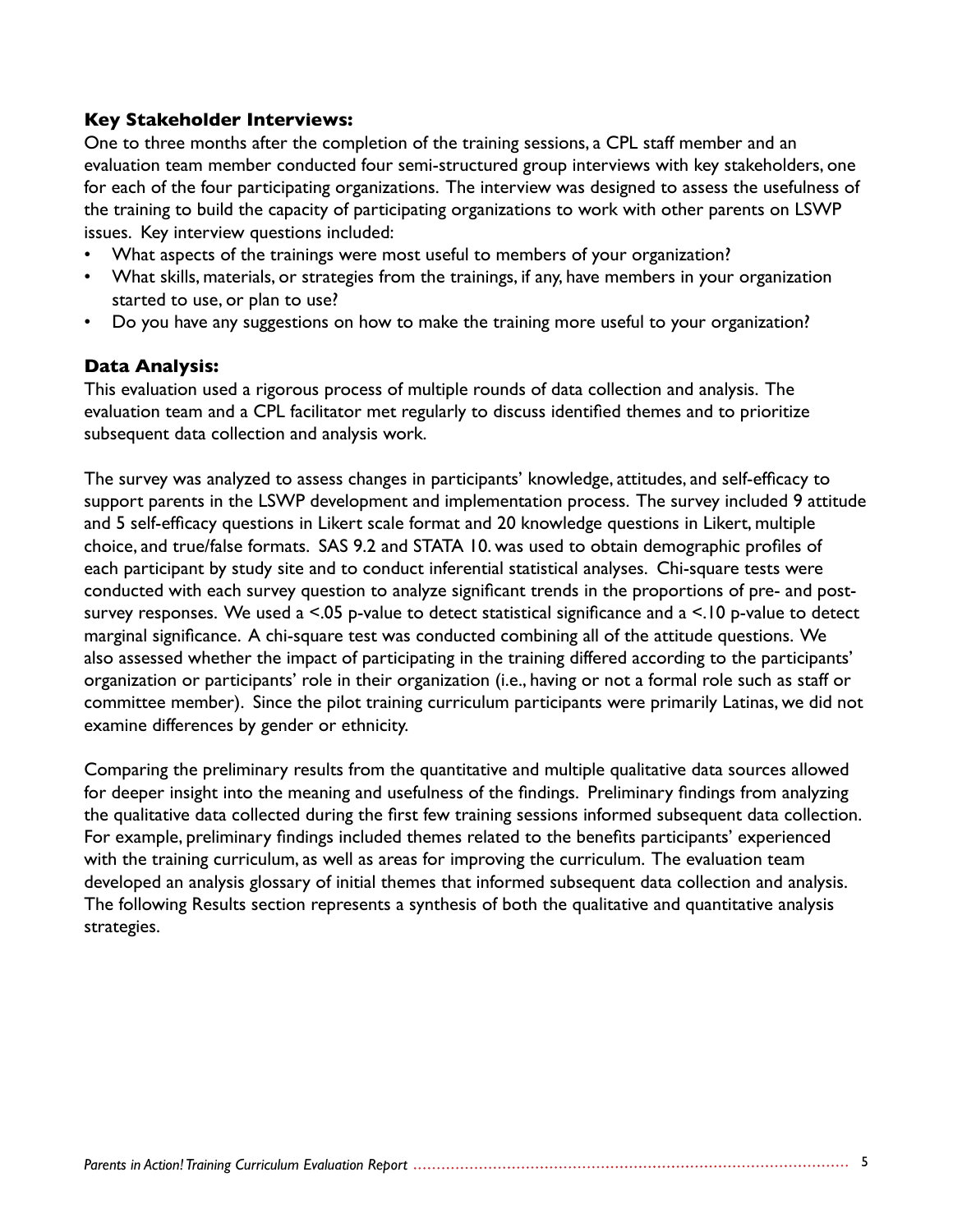#### **RESULTS**

Overall, this mixed method evaluation revealed that training participants and the participating organizations made progress towards building their capacity to use an advocacy approach to address parents' school nutrition and physical activity concerns. The facilitation processes used during the training enhanced the level of parent engagement and provided an opportunity for participants to make suggestions for improving the curriculum. Figure 1 illustrates the relationship between participant capacity building and the use of those capacities, the facilitation process, and potential curricular improvements. Figure 1 highlights the areas in which the curriculum demonstrated promising results.

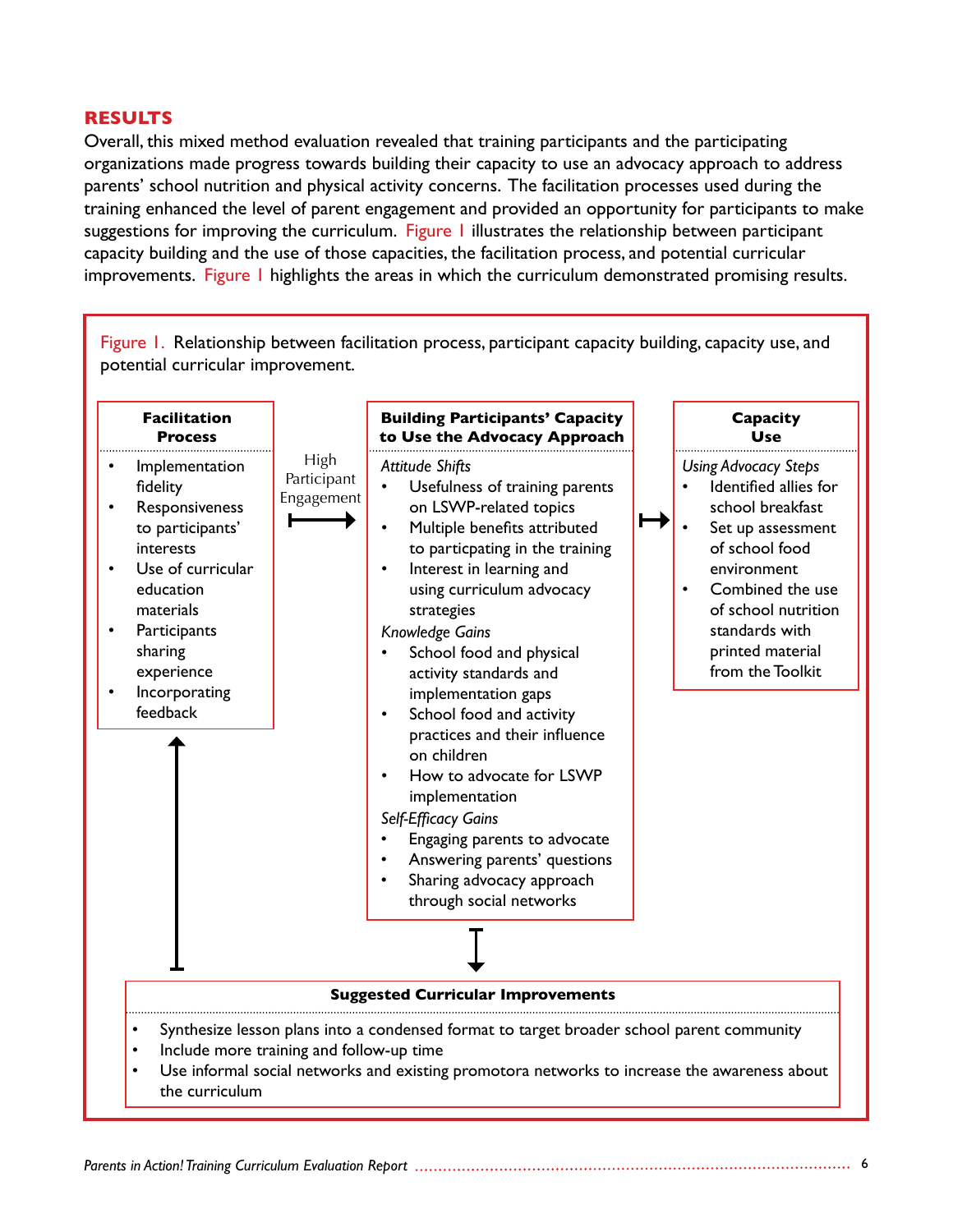#### **Building Participants' Capacities**

The survey and focus group results showed a positive change in the participants' attitude, knowledge, and self-efficacy. The following section highlights the statistically significant findings and emerging themes related to the changes participants experienced in their knowledge, attitude, or self-efficacy. Overall, participants' survey answers reflected improvements in their attitude, knowledge, and selfefficacy. The qualitative findings corroborated and helped to identify the implications of the survey findings for future curriculum dissemination efforts. Some attitude, knowledge, and self-efficacy indicators showed a statistically significant change. Stratifying by organization, there were no significant differences among participants in their mean attitude, knowledge, and self-efficacy scores at baseline or at the end of the intervention.

#### **Attitude**

The chi-squared survey results revealed an increase in perceived usefulness of the training topics, with some questions showing a statistically significant difference. (Please see Figure 2 for an illustration of the overall shift in participants' attitude.) A statistically significant attitude gain was seen for the question regarding how useful it would be to learn how to gather information from his/her child about physical activity on campus (question 1f). The attitude question about the perceived usefulness of learning how to develop an action plan to improve school food and physical activity practices was marginally statistically significant at the .10 p-value level. Stratifying the analysis by participants' role showed that significant attitude shifts were all mostly made among participants without a formal role in the organization.

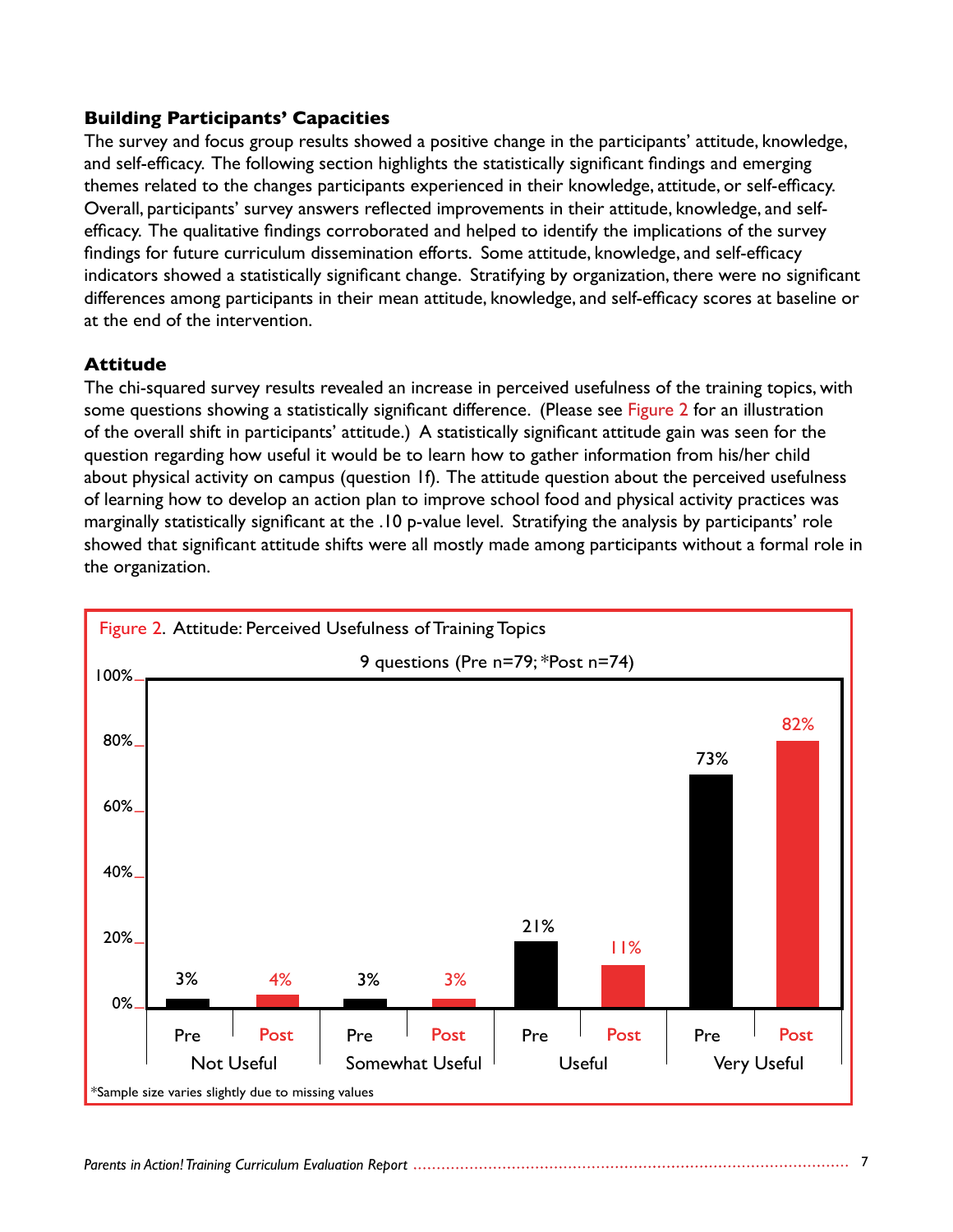The focus groups revealed participants' favorable attitude and interest in learning about how to use an advocacy approach to work with parents on LSWP issues. Participants routinely commented on the multiple benefits the curricular content had for parents, children, and society.

One participant explained the connection between these benefits, *"Ojalá sigan haciendo estos programas que nos ayudan a los papás a seguir ayudando a nuestros hijos para que en el futuro tengamos una vida mejor para todos* (I hope that these programs continue; they help parents to keep helping our children so that in the future we can have a better life for all)."

Parents expressed their appreciation for the advocacy component of the curriculum. *"Yo pense que era otra clase de nutritcion, pero me sorprendieron porque es algo muy beneficioso* (I thought it was just another nutrition class, but you surprised me because it is something very beneficial)."

Another participant response to the question about what she saw as useful about the training sessions by making the connection between the role that parents had in motivating each other as well as the role of the facilitation process in providing an opportunity for parent-to-parent interaction. *"...Mirar y escuchar compañeras unidas con un mismo fin, que es el bienestar de nuestra comunidad* (...To see and hear other women united with the same goal, which is our community wellness)."

These multiple benefits articulated by the participants demonstrated their comprehensive perspective in seeing the relevance of this training curriculum. These focus group findings are consistent with survey findings about the perceived usefulness of training parents on LSWP topics.

A recurring theme in participants' responses was the desire for more training and follow-up time to use the group's motivation towards advocating for healthier school food and physical activity practices beyond the end of the training sessions.

One participant stated *"Si ya empezamos, hay que terminar (If we already started, we have to finish)."*

Another participant explained *"We need time to digest the information, apply it, and then come and share our experiences with each other."*

These comments requesting time for follow-up demonstrated participants' enthusiasm for learning and applying the curricular content. The comments also indicate that it may be beneficial to consider integrating an extended follow-up component into future curriculum implementation and dissemination work. Learning about the steps to use an advocacy approach to work with parents on school nutrition and physical activity issues emerged as a topic of particular interest for participants. Some participants discussed the usefulness of learning the four steps. The knowledge section below addresses how the participants demonstrated their knowledge gains related to the advocacy steps. The emerging themes related to participants' overall shift in attitude towards using an advocacy approach in their work to address parents' school nutrition and physical activity concerns were corroborated with attitude changes revealed by the survey results. These attitude shifts were consistent with the related knowledge shifts also discussed below.

#### *Parents in Action! Training Curriculum Evaluation Report* 8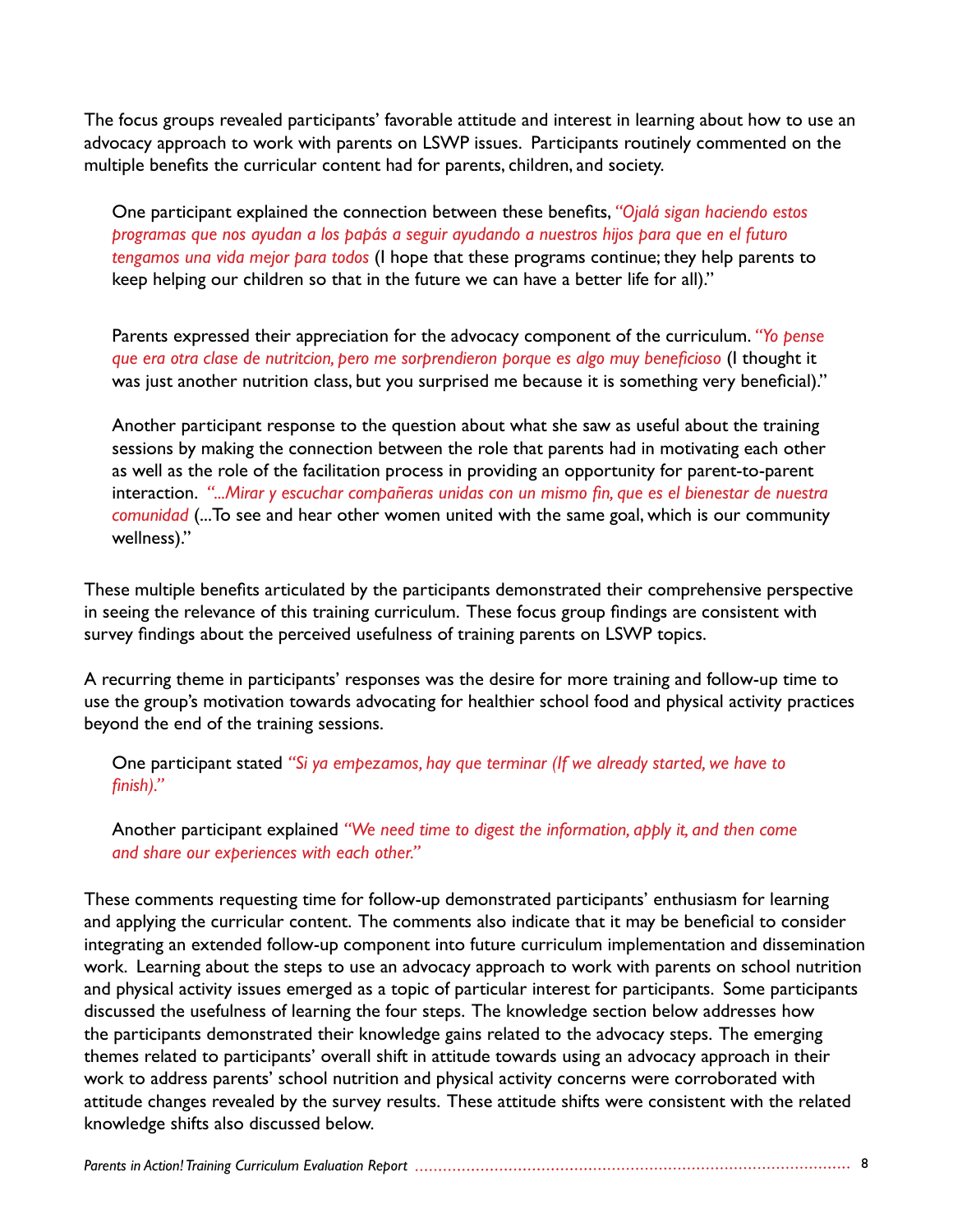#### **Knowledge**

The survey results also revealed knowledge gains, with some questions showing a statistically significant difference. (Please see Figure 3 for an illustration of the overall shift in participants' knowledge.) Specific statistically significant knowledge gains related to the amount of physical education time school districts are required to provide for students (questions 5a and 5b). Marginal significant knowledge gains included whether the school meal programs were the only

sources of food available to students on school campuses (question 2a), the influence of the amount of time a child spends at school on his or her behaviors (question 3a), and the requirements of LSWPs to include activities designed to promote student wellness (4d). These knowledge gains were greater among participants that did not have a formal role within the organizations. The knowledge-based indicators about whether schools are required to follow written school district policies (question 2d) worsened significantly. The authors speculated that the decrease may reflect that participants perceive their school site to be out of compliance with the state standards presented during the training sessions.



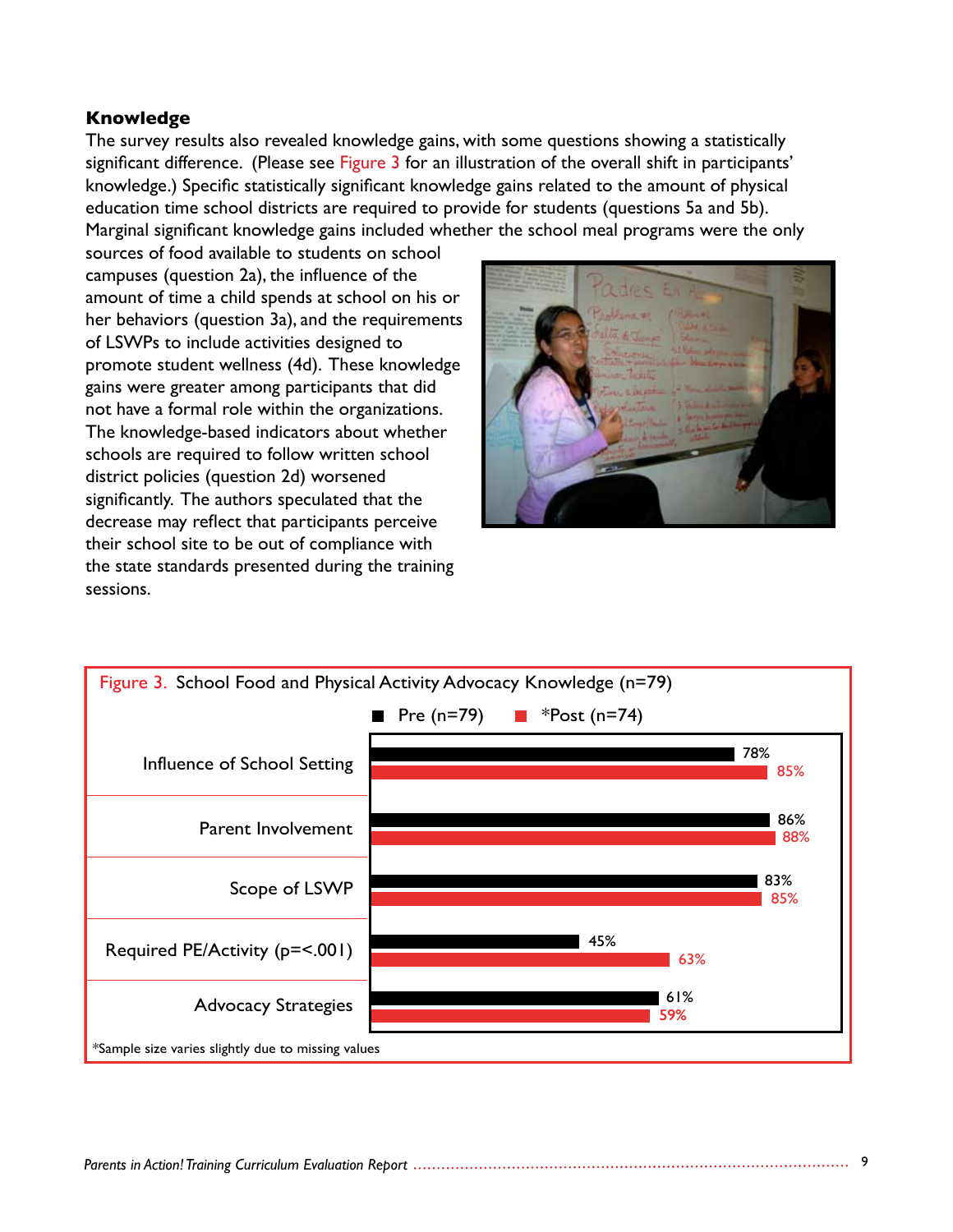In the focus groups, when asked to draw something that represented a useful part of the training experience, some participants listed the four key advocacy steps presented in the training. This theme in the responses is consistent with the reported gains in participants' attitude in which participants expressed the value of learning the advocacy steps. Furthermore, a few participants stated that they felt they had learned more about advocacy.



One parent explained *"Estoy mas orientada con respecto a abogacia (I have a better feel for what advocacy is)."*



Another parent explained how gaining knowledge about the advocacy approach complimented her existing motivation to want to improve school food and physical activity practices.

*"A veces uno tiene muchas ideas, pero no sabe el camino al segiur, por donde empesar. Y al tomar este entremnamiento, a mi me abrio la mente y las puertas por donde yo empesar* (Sometimes one has a lot of ideas, but does not know which path to take - where to start. Participating in this training opened my mind and the door of where I can start)."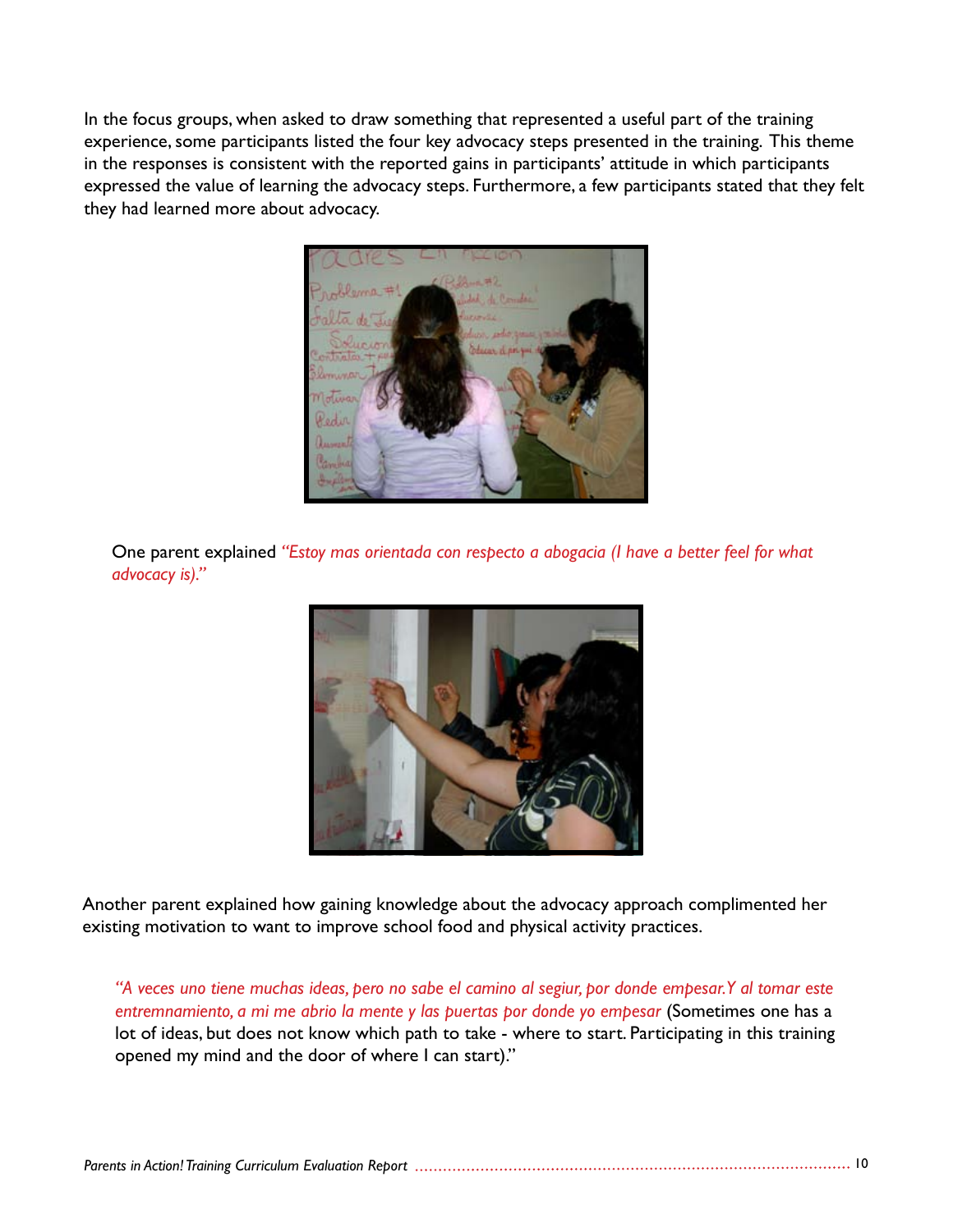These comments indicate that the training provided participants with "how to" knowledge regarding the development and implementation of LSWP. These survey and focus group findings provide evidence that training participants experienced knowledge and attitude gains regarding the development and implementation of LSWP. These gains appeared to provide a foundation for the noteworthy improvement seen in participants' gains in self-efficacy.

#### **Self-Efficacy**

The most dramatic improvements were made in self-efficacy. The chi-squared test results revealed gains in participants' self-efficacy. Of the five self-efficacy questions, significant improvements were seen in four (see Figure 4).

Participants reported feeling more self-efficacy in:

1) providing guidance to parents on how to work with schools to improve school nutrition and physical activity practices

2) engaging parents to advocate for improved healthy eating and physical activity options in their child's school

3) answering parents' questions related to nutrition and physical activity practices in their school, and 4) supporting parent efforts to use existing or potential local LSWP to improve healthy eating and physical activity options at schools. However, participants did not feel significantly more confident to train a group of parents to improve opportunities for healthy eating and physical activity at a school.

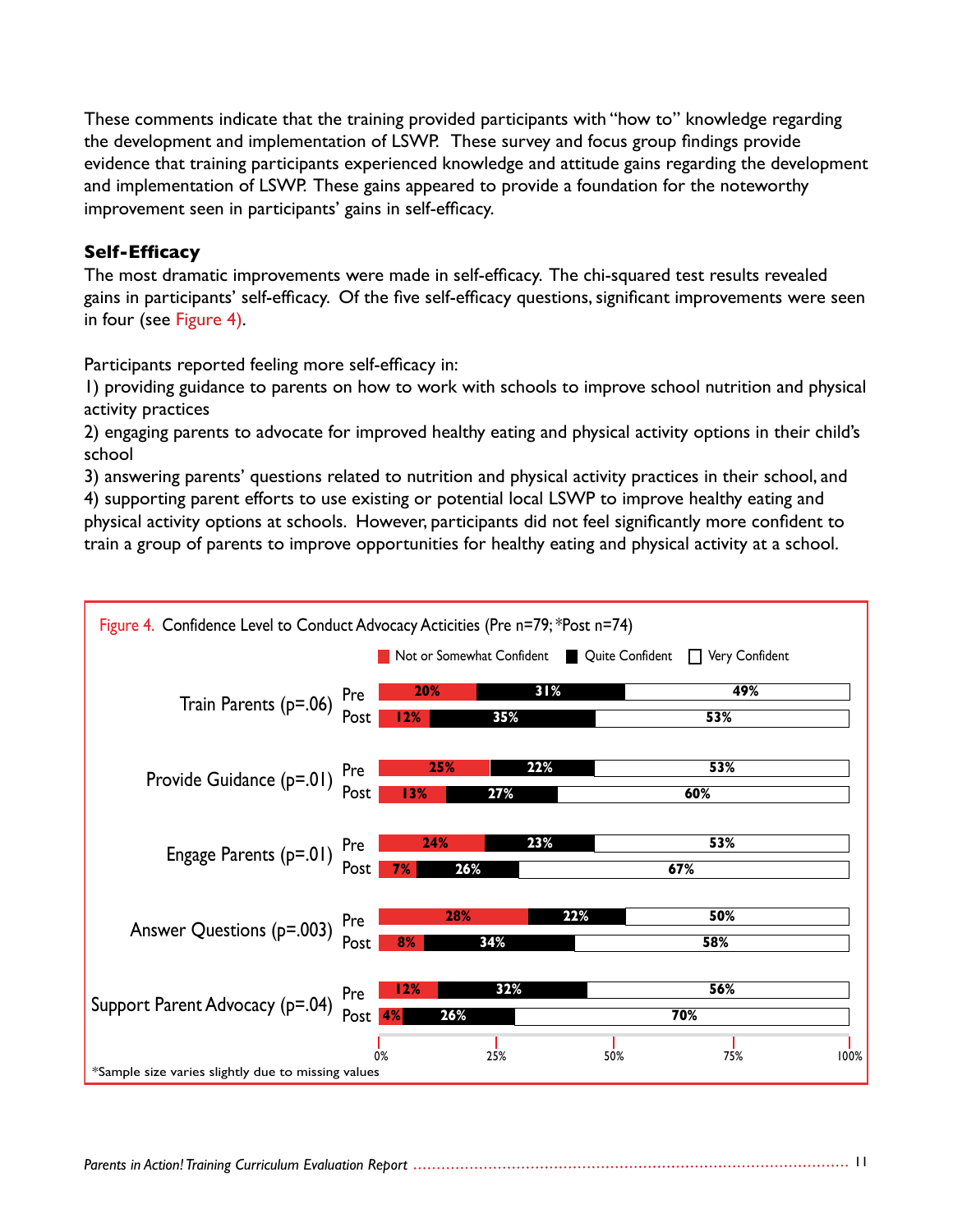Consistent with the survey findings regarding the training curriculum impact on participants' selfefficacy, a few participants shared ideas of how the information learned during the trainings could be shared with others.



One parent reflected, *"We are like roots. What we learn can spread to other people that we come in contact with."*



Another parent commented, *"The more we are trained, the better advocacy we do."*

These comments reflect participants' confidence in adopting an approach that uses social networks to extend the reach of the training curriculum. In contrast, the survey question about participants' self-efficacy for conducting trainings was not significant. These survey and focus group findings taken together may indicate that some participants feel confident about sharing their experiences, skills, and knowledge with their peers, yet currently do not feel confident with the prospect of conducting a formal training with parents. Building the capacities of community health workers to function as natural helpers in their social network is used by some organizations to extend a disease prevention practice or message. Assessing the appropriateness of using the social networks of natural helpers in the future dissemination of this training curriculum merits further inquiry.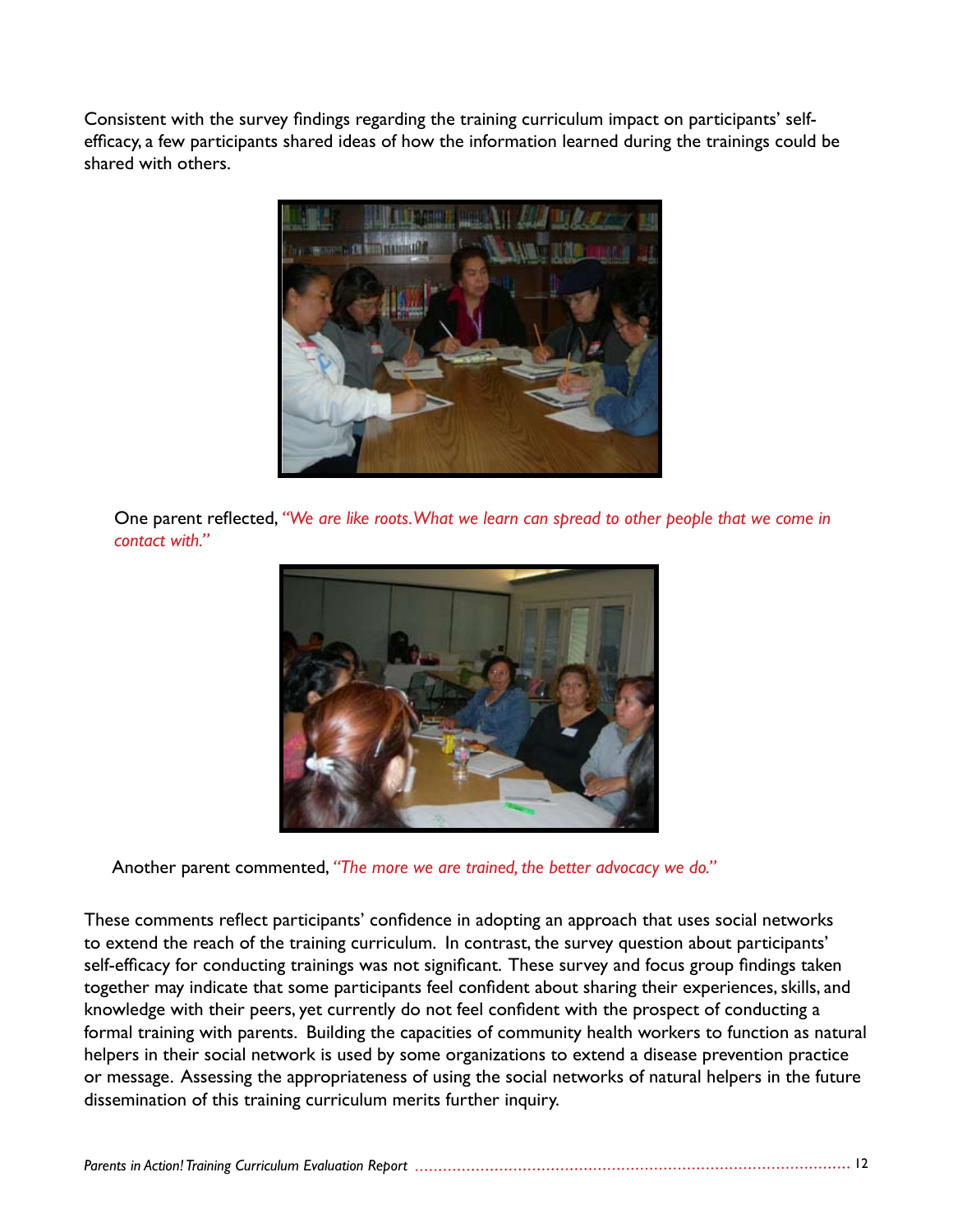#### **Capacity Use**

The use of the advocacy approach by members of the participating organizations corroborates the observed gains in participants' attitude, knowledge, and self-efficacy described above. Key stakeholder interviews revealed that three out of the four participating organizations were using the school nutrition and physical activity advocacy approach delineated in the training in their school improvement work. All of the participating organizations reported specific plans to continue building the capacity of the members within their organization. This notable degree to which the organizations used the capacity built during the trainings went beyond what was expected. The use of the advocacy approach corroborates the observed gains in participants' attitude, knowledge, and self-efficacy described above.

The issues addressed during (and one to three months after) the training included enacting and implementing a ban on junk food fundraisers, implementing school breakfast during student testing days, and partnering with school food service representatives to survey student school lunch preferences. Facilitator debriefing forms documented how the use of a real-life issue identification process during training influenced the organizations' advocacy approach and results. For example, during the collective four-step advocacy planning process, one group switched their advocacy issue from decreasing access to mobile off-campus food vendors to advocating and implementing school breakfast during student testing days. The switch resulted in greater alliance building between subgroups within the organization and a consistent message to the school administration about the importance of providing school breakfast during student testing days. The vice principal explained the role that the alliance among community members had on his decision to allocate the funding towards school breakfasts. "Money is very tight right now, but school breakfasts during testing was a clear priority for the school community so we made sure we found the money." One of the steps in the curriculum on the advocacy approach is identifying allies. The organizations' experience described above demonstrates the importance of building the capacity of parents and community leaders to utilize advocacy steps taught in the training curriculum.

Of those that used the advocacy approach, two organization leaders reported using the printed training materials to support their advocacy work. For example, one organizational leader explained how he used the information sheet from the CPL Parent Engagement Toolkit to achieve a ban on junk food fundraisers at his son's school after he learned the school nutrition standard did not allow the school to sell junk food right after school.

*I shared my concern with the director. She said that* [junk food fundraisers] *were allowed and that it would be discussed in the next meeting. Since I couldn't go to the meeting, I quickly made a copy of the healthy fundraiser handout and left a copy with the secretary. She must have thought I was an expert. After the meeting, I found out that the director decided to ban all junk food fundraisers.*

The participant's experience demonstrated how the advocacy approach delineated in the training curriculum worked in tandem with the user-friendly material from the Toolkit to make it easier for program participants to put the advocacy approach to use. The organization's use of the specific advocacy approaches delineated in the training demonstrate the timeliness and relevance of the curricular content and the promise of building parent and community leader capacity to strengthen LSWP development and implementation.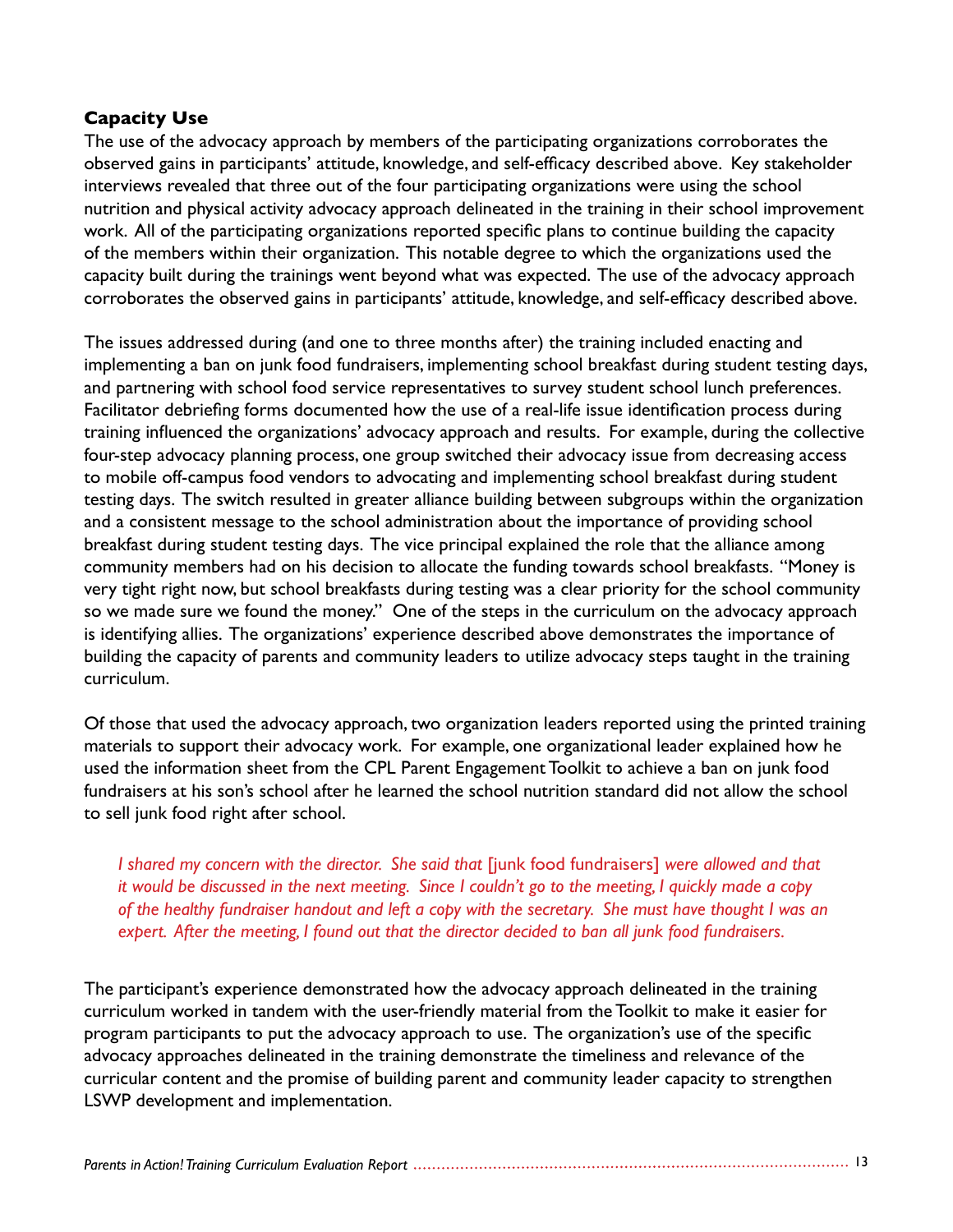#### **Facilitation Process**

The facilitation processes used during the training implementation supported the gains observed in the participants. The facilitator debriefing form, the participant focus groups, and the key stakeholder interviews revealed a variety of facilitation factors that seemed to contribute to the gains observed, such as: maintaining a high degree of fidelity with the curriculum design, being responsive to participants' learning interests, using the reference materials, establishing ground rules; providing opportunities for participants to share their experiences and suggestions, and incorporating feedback as appropriate. Highlighting the facilitation processes that appeared to contribute to the effectiveness of the pilot implementation, will inform the development of future curriculum dissemination plans.

The training curriculum was designed to encourage the facilitators to be responsive to participants' learning preferences while maintaining fidelity to the intended facilitation processes and content delivery. The training curriculum was implemented with a high degree of fidelity (i.e., implemented all key learning activities, used and shared written materials to support learning, and solicited and incorporated feedback as appropriate) in a way that was responsive to participants' learning preferences. For example, the facilitators adjusted the training schedule to accommodate participants' desire to share their experiences or to spend more time discussing parts of the curriculum that were of greater interest. Facilitators established collective ground rules with each group to identify a balance between participants' desire to share their experiences and the training session time constraints. On a few occasions, facilitators rearranged the order of the curricular activities or condensed the time spent on an activity in order to accommodate participants' learning preferences.

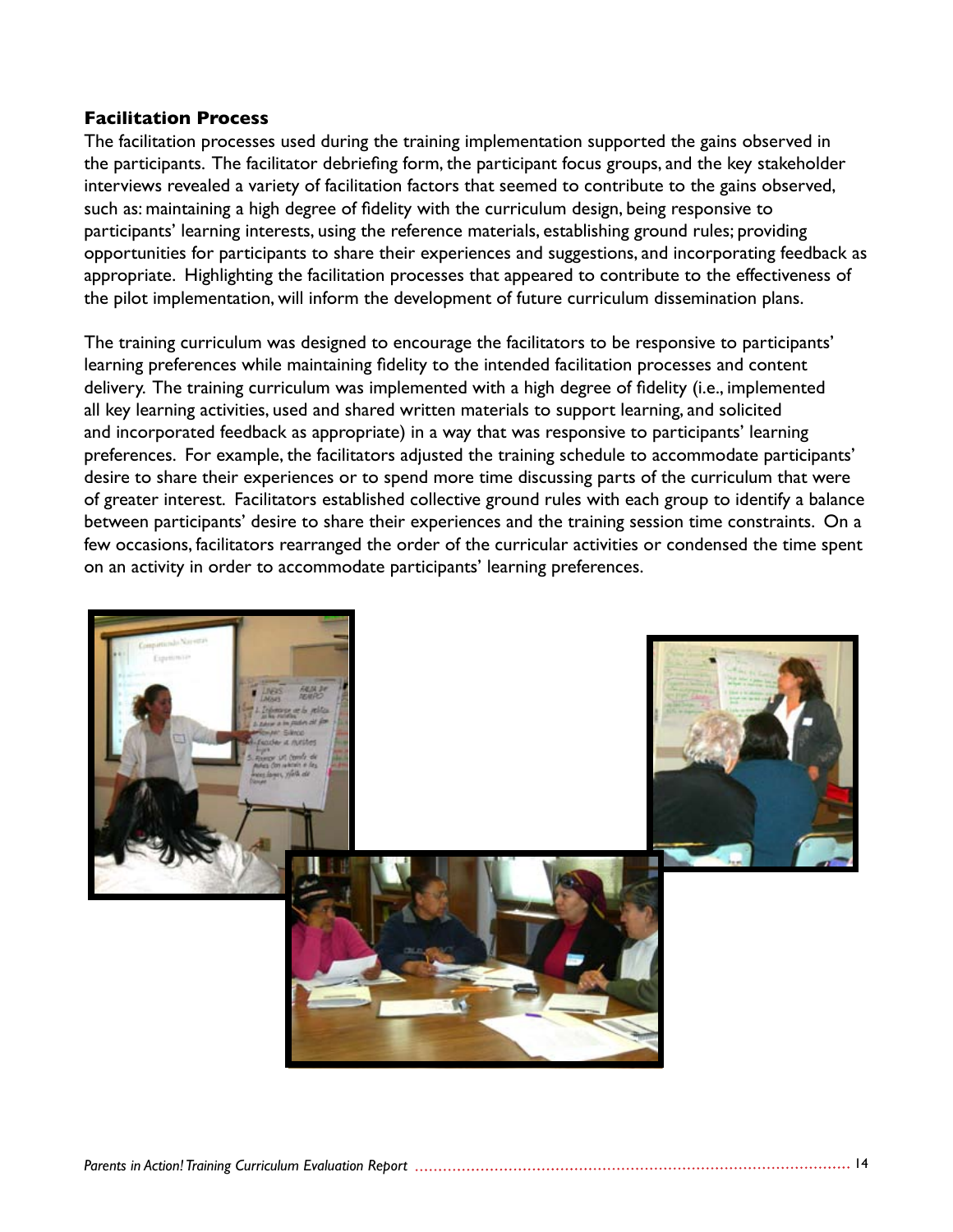The facilitation process contributed to a high level of participant engagement in the learning activities. Participants were motivated to hear the experiences of their peers with the issues and expressed deep gratitude for being allowed to express their opinions and insights during the training process. Participants asked insightful questions, were responsive when discussion questions were asked, and were eager to work in small groups to share their experiences with their children's school food and physical activity practices. Another key element of the facilitation process was soliciting and incorporating feedback. Obtaining feedback allowed the facilitators to make curricular improvements during the implementation process such as adjusting the amount of time spent on certain parts of the curriculum, providing examples that were both concise and effective, and setting ground rules during the first session. Other suggested curriculum modifications may be more appropriate to consider for future curriculum dissemination efforts.

#### **Suggested Curricular Improvements**

Participants, as well as organizational leaders, expressed their desire to see the curriculum widely disseminated. When training participants and organizational leaders were asked for suggestions on how to improve, disseminate, and diffuse the training curriculum, the emerging themes in their responses related to: requests for more training time and a follow-up system to support the use of advocacy strategies; using existing informal social networks and an existing network of promotora organizations to increase awareness about the curricular materials; and synthesizing the curriculum content into a condensed format. These suggested curricular improvements can be considered in subsequent curriculum dissemination efforts.

To support the dissemination of the curricular content to the broader parent-school community, leaders from participating organizations recommended synthesizing the four training lesson plans into a two-hour informative and motivational meeting. One organizational leader explained, "I would use this format to first get the community excited and then invite them to the four-session training." CPL staff is currently planning to work with organizational leaders to co-develop this synthesis of the curriculum.

#### **DISCUSSION**

#### **Limitation of the Evaluation Interpretation**

Although this evaluation design has limited generalizing capacity, the lessons learned from the pilot training described in this report make conceptual and practice-related contributions to work in this field. The lessons learned from the present study may be most transferable to settings with similar contextual traits. In this pilot study, contextual traits included: highly motivated (primarily Latina) training participants, organizational commitment to address parents' school nutrition and physical activity concerns, and organizations in culturally-diverse urban settings that work with parents on grassroots community action projects. The limited sample size precluded rigorous statistical testing of the outcome effects on participants. To address this limitation, the survey findings were corroborated with in-depth data from observational field notes, focus groups, and interviews.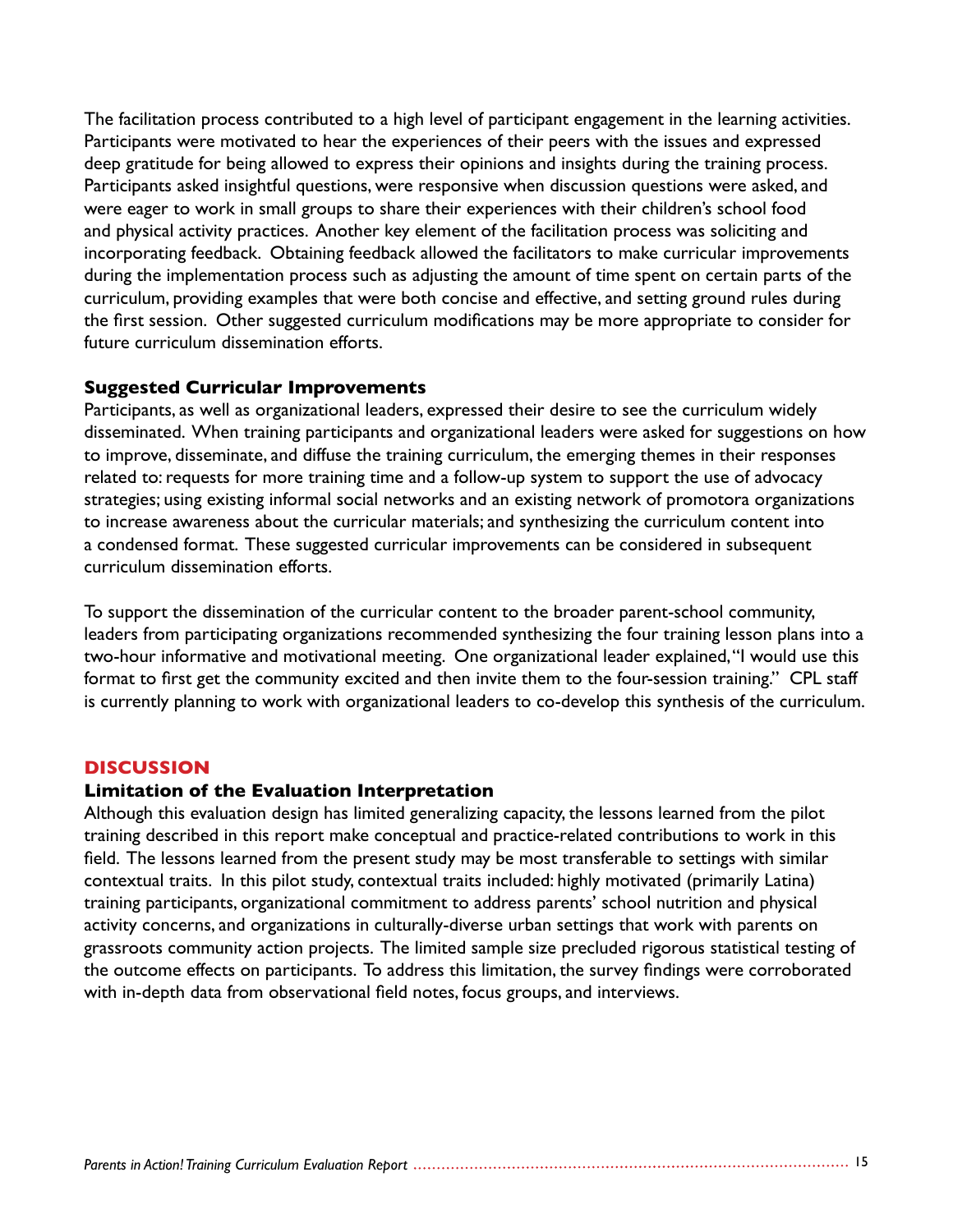#### **Implications of the Evaluation Findings**

Based on this evaluation study's findings, the CPL Parents in Action! training curriculum represents a promising strategy to address the childhood obesity epidemic. The progress seen in building participants' capacity and the use of the advocacy approach by participating organizations demonstrated the promise of this relevant intervention. The evaluation findings provide insight into the amount of capacity gains that can be expected with this four-session intervention and the amount of time it takes to build stakeholder capacity to participate in LSWP development and implementation in a meaningful way. The findings also enhance our understanding about the importance of the facilitation process in working with this sub-group (primarily Latinas) and demonstrated a collaborative approach for disseminating promising childhood obesity prevention practices.

#### **Time Requirements to Build Stakeholder Capacity**

Despite the relatively short duration of the training intervention (i.e., four training sessions), participants and the participating organizations' made gains in building their capacity to participate in LSWP implementation and monitoring. Participants' key suggestions to improve the training curriculum included having more training time and more follow-up opportunities for participants to discuss their experiences implementing the strategies learned through the trainings. Therefore, while the progress made towards building participants and the participating organizations' capacity is noteworthy, more training and follow-up has the potential to contribute to even greater gains.

#### **Collaborative Dissemination Approach**

The Institute of Medicine<sup>3</sup> has articulated the importance of using a multi-level collaborative approach to implementing and evaluating childhood obesity prevention interventions. A key recommendation for disseminating this curriculum involved collaborating with existing promotora organization networks, as well as the informal social networks of parents and community leaders. Furthermore, this project involved the California Department of Public Health, community-based organizations, schools, parents/ community leaders, and academic partners to implement and evaluate the piloting of the CPL Parents in Action! training curriculum. All of these stakeholders contributed their existing capacities to the development, implementation, and evaluation of this promising approach to disseminate and diffuse healthful school nutrition and physical activity practices in ethnically diverse communities.

<sup>&</sup>lt;sup>3</sup> Koplan, J. P., Liverman, C., & Kraak,V. Editors, (2007). Progress in Preventing Childhood Obesity: How Do We Measure Up? Washington, DC: Institute of Medicine.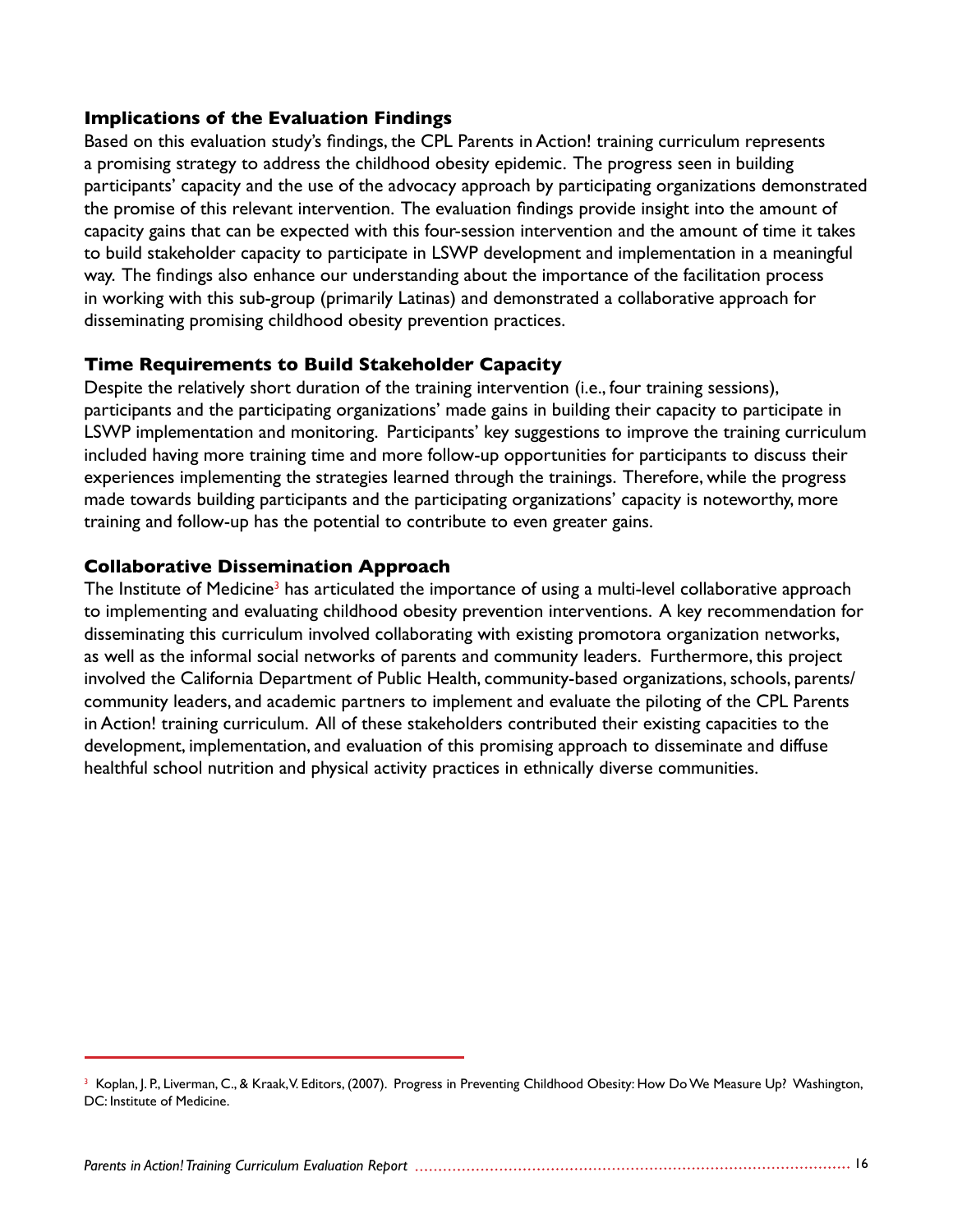| <b>Session Title</b>                                            | <b>Session Overview</b>                                                                                                                                                                                                                                                                                                        |  |  |  |
|-----------------------------------------------------------------|--------------------------------------------------------------------------------------------------------------------------------------------------------------------------------------------------------------------------------------------------------------------------------------------------------------------------------|--|--|--|
| Session I:<br>How Can Schools Support Our<br>Children's Health? | $\bullet$<br><b>Understanding LSWP</b><br>Why are Physical Activity and Nutrition<br>$\bullet$<br>Important?<br>How can Schools Support our Children's<br>٠<br>Health?<br>Why is Parent Involvement Important?<br>$\bullet$<br><b>Parents Taking Action</b><br>$\bullet$<br>Foods on Campus: Take-home assignment<br>$\bullet$ |  |  |  |
| Session 2:<br>Foods and Beverages on Campus                     | <b>Short Review of Last Session</b><br>$\bullet$<br>What Is the School Breakfast and Lunch<br>$\bullet$<br>Program?<br>Competitive Foods and California Nutrition<br>$\bullet$<br><b>Standards</b><br>Other Foods and Beverages in the School<br>Setting<br><b>Parents Taking Action</b><br>$\bullet$                          |  |  |  |
| Session 3:<br>Physical Activity on Campus                       | <b>Physical Activity Break I</b><br>$\bullet$<br>What are the Benefits of Physical Activity?<br>$\bullet$<br>Physical Activity in Schools<br>PE in Schools<br>$\bullet$<br>Barriers to Getting More Physical Activity in<br><b>Schools</b><br><b>Physical Activity Break II</b><br>Parent's Taking Action<br>$\bullet$         |  |  |  |
| Session 4:<br>Parents Taking Action in Schools                  | $\bullet$<br>Why is it Important for Parents to Take Action<br>in Schools?<br>Developing Physical Activity and Physical Educa-<br>$\bullet$<br>tion Policy Ideas<br>Identifying the Players<br>$\bullet$<br><b>Building an Action Plan</b><br>Evaluating How Your Group is Doing<br><b>Conclusion and Celebration</b>          |  |  |  |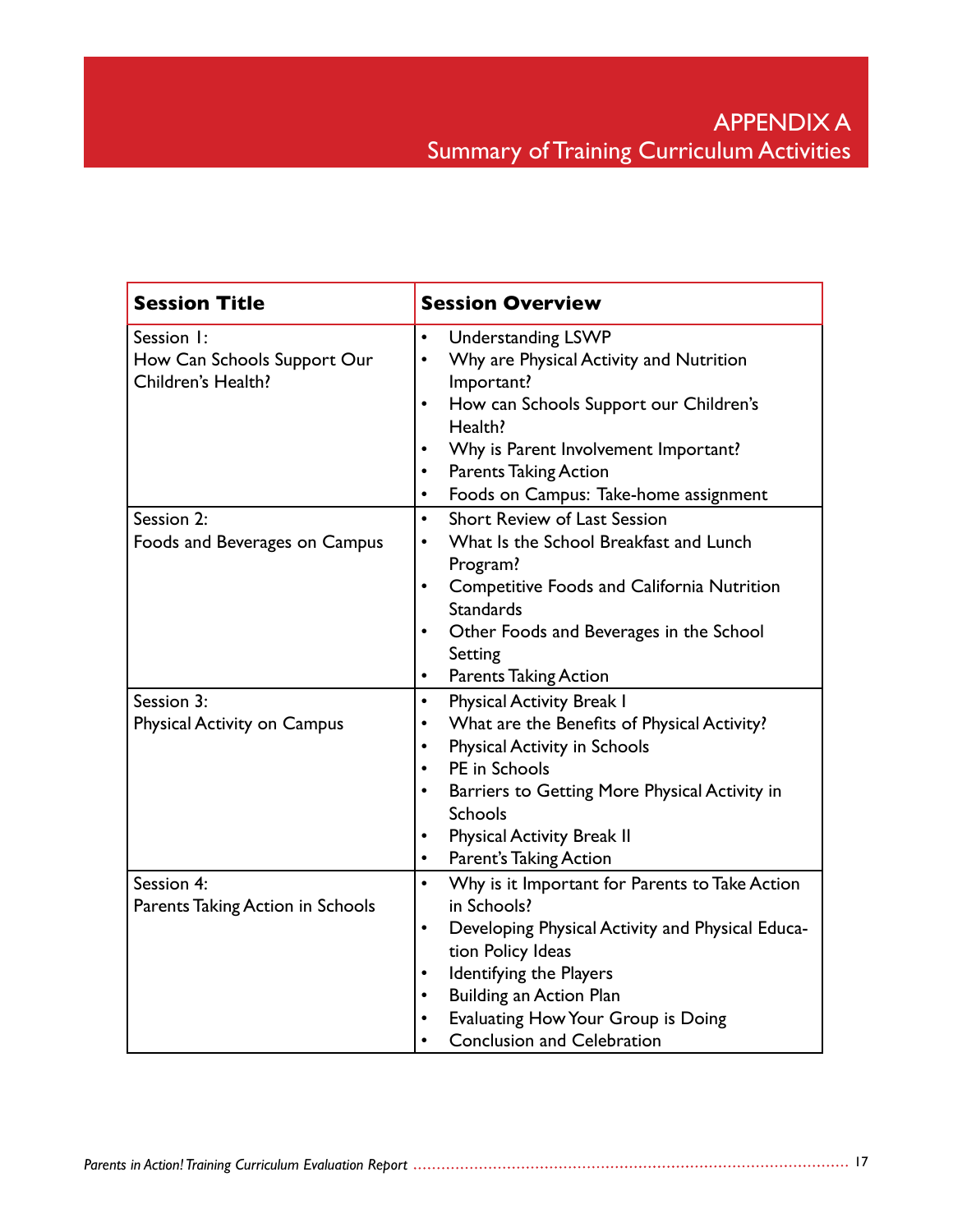| ID#        |  |
|------------|--|
| <b>PRF</b> |  |

### **Pre & Post Training Survey: Engaging Parents in Local School Wellness Policy**

Name:\_\_\_\_\_\_\_\_\_\_\_\_\_\_\_\_\_\_\_\_\_\_\_\_\_\_\_\_\_\_\_\_\_Date:\_\_\_\_\_\_\_\_\_\_\_\_\_\_\_\_\_\_\_\_\_\_\_\_\_\_\_\_\_

Directions:

- 1. The purpose of this survey is to gather your ideas for how we can improve the training.
- 2. We would like your frank perspective before and after you have attended the four training sessions. Your answers are confidential. Your name will be used only to match the pre and post surveys and will remain confidential. If you have any concerns, please do not hesitate to contact Nestor Martinez at (916) 552-9941 or Nestor.Martinez@cdph.ca.gov.

| 3. Have fun!                                                                     |                        |  |
|----------------------------------------------------------------------------------|------------------------|--|
|                                                                                  |                        |  |
|                                                                                  |                        |  |
|                                                                                  |                        |  |
| Length of time you have been in your current role: _____________________________ |                        |  |
| Have you worked with project(s) that engage parents in advocacy?                 |                        |  |
| Gender: ______________________________                                           | Yes $\Box$ No $\Box$ 2 |  |
| Age: _____________                                                               |                        |  |
|                                                                                  |                        |  |
| Are you fluent in another language? Yes $\Box$ $\Box$ No $\Box$ 2                |                        |  |
|                                                                                  |                        |  |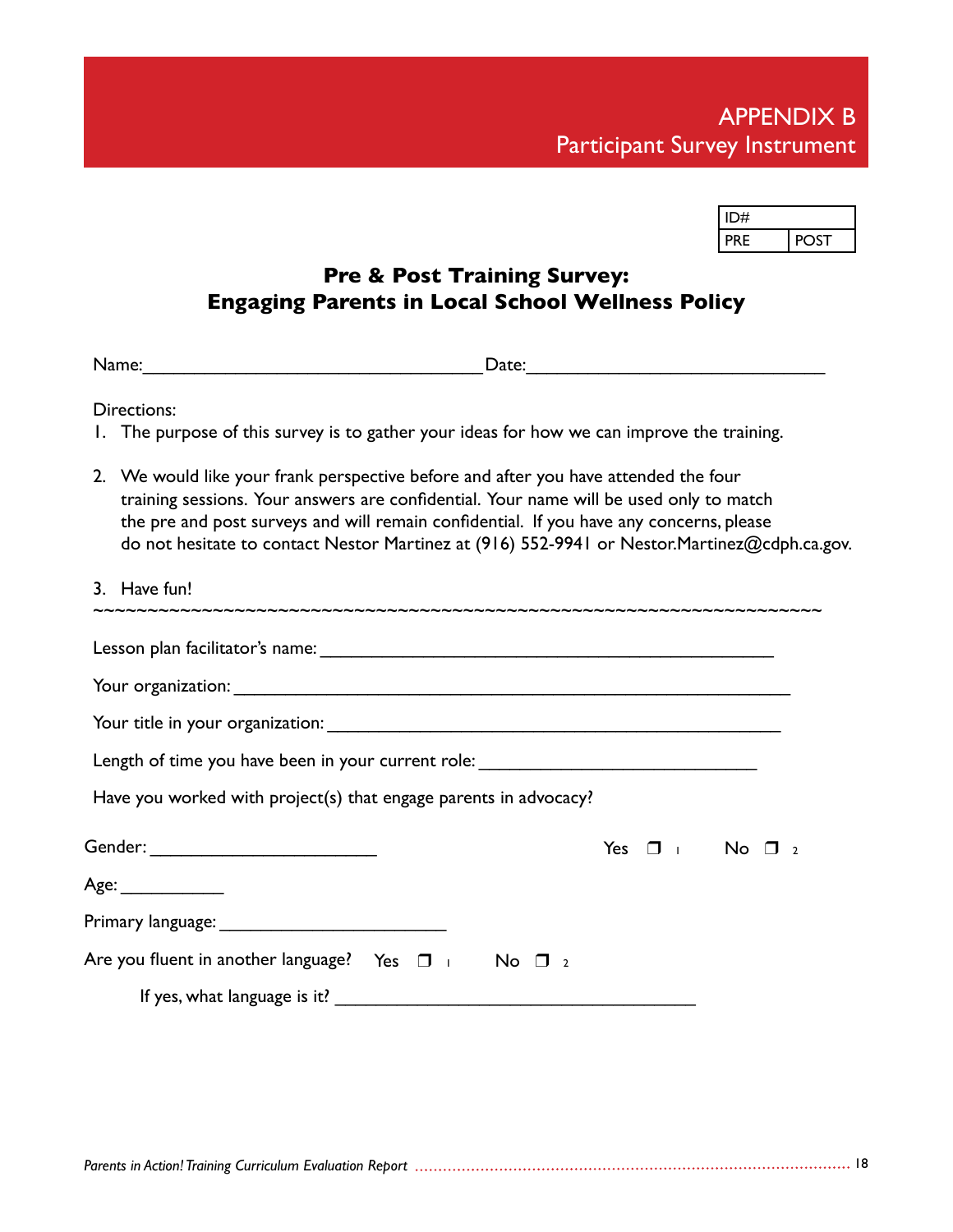**1. The goal of this project is to improve school food and physical activity practices in schools. To accomplish this goal, how useful do you think it would be to train parents in the following areas:**

|    |                                                                                                                           | Not useful          | Somewhat<br>useful            | Useful                            | Very<br>useful           |
|----|---------------------------------------------------------------------------------------------------------------------------|---------------------|-------------------------------|-----------------------------------|--------------------------|
| a) | How to get involved in influencing<br>school wellness policies to improve<br>student health                               | ⊓<br>$\blacksquare$ | ⊓<br>$\overline{2}$           | ⊓<br>$\overline{\mathbf{3}}$      | $\overline{4}$           |
| b) | The different ways students can<br>obtain foods and beverages on<br>campus (e.g. school lunch, vending<br>machines, etc.) | ⊓<br>$\blacksquare$ | ⊓<br>$\overline{2}$           | ⊓<br>$\overline{\mathbf{3}}$      | $\overline{\mathbf{4}}$  |
| c) | The challenges of providing healthy<br>food on campus                                                                     | $\mathsf{\Pi}$      | $\Box$ 2                      | $\Box$ 3                          | ⊓<br>$\overline{4}$      |
| d) | The school's nutrition standards                                                                                          | ⊓ ⊥                 | $\Box$ 2                      | $\Box$ 3                          | ⊓<br>$\overline{4}$      |
| e) | The benefits of daily physical activity                                                                                   | ⊓<br>$\blacksquare$ | $\Box$<br>$\overline{2}$      | $\Box$<br>$\overline{\mathbf{3}}$ | ⊓<br>$\overline{4}$      |
| f) | How to gather information from<br>his/her child about physical activity<br>on campus                                      | $\Box$              | $\Box$ <sub>2</sub>           | $\Box$                            | ⊓<br>$\overline{4}$      |
| g) | How to advocate for improved nu-<br>trition and physical activity in their<br>child's school or school district           | ⊓                   | ⊓<br>$\overline{\phantom{a}}$ | ⊓<br>$\overline{\mathbf{3}}$      | $\overline{4}$           |
| h) | How to work with schools to<br>implement school wellness policies                                                         | $\Box$              | $\Box$ 2                      | $\Box$                            | $\Box$<br>$\overline{4}$ |
| i) | How to develop an action plan to<br>improve school food and physical<br>activity practices                                | ⊓                   | - 1<br>$\overline{2}$         | ×.<br>$\overline{\mathbf{3}}$     | 4                        |

#### **2. Please check if the following statements are true or false.**

|    |                                                                                                                                            | <b>True</b> | <b>False</b> |
|----|--------------------------------------------------------------------------------------------------------------------------------------------|-------------|--------------|
| a) | The School Lunch and School Breakfast Programs are the only<br>way students can get food on campus                                         | $\Box$ o    |              |
| b) | In order to successfully implement a school food practice or<br>policy, you only have to work with the school food service depart-<br>ment | $\Box$      |              |
| c) | School districts can set their own nutrition and physical activity<br>standards that go above and beyond state standards                   | $\Box$      |              |
| d) | Once a practice is written into school district policy, the schools<br>in that district are then obligated to follow the policy            |             |              |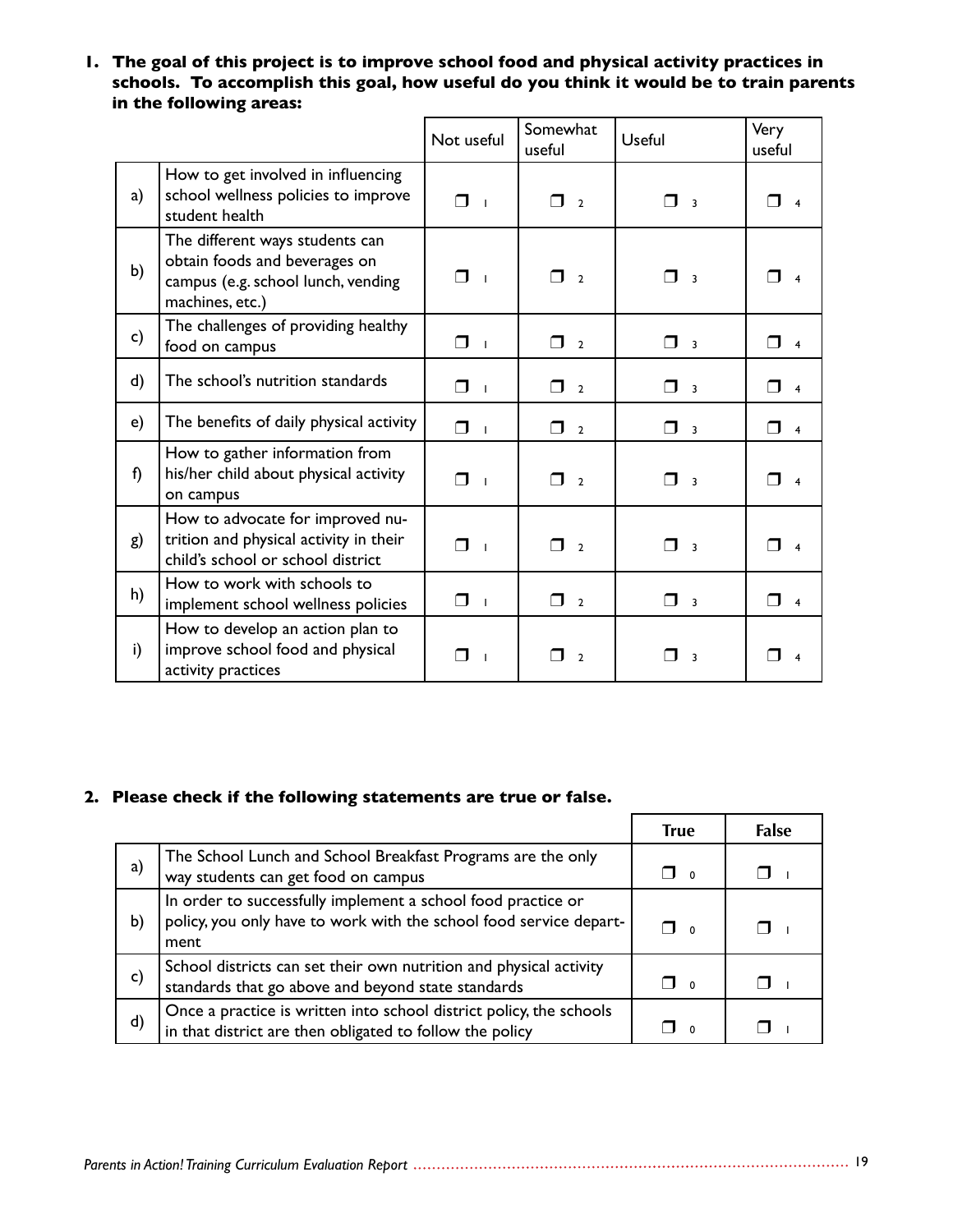**3. The school setting has a strong influence on children's behavior for the following reasons:** (Check as many as apply).

|                                                                                                                | Children spend a lot of time at school during the week                                                                       |  |  |
|----------------------------------------------------------------------------------------------------------------|------------------------------------------------------------------------------------------------------------------------------|--|--|
| $\Box$ 2 Schools can control what type of food is sold in the surrounding<br>neighborhood off of school campus |                                                                                                                              |  |  |
|                                                                                                                | Schools are solely responsible for preventing childhood obesity                                                              |  |  |
|                                                                                                                | Schools can provide students with the opportunities to learn and<br>practice healthy behaviors that they can adopt for life. |  |  |

#### **4. Local school wellness policies must set goals for:** (Check as many as apply).

| <b>Nutrition Education</b>                                   |
|--------------------------------------------------------------|
| <b>Physical Activity</b>                                     |
| All foods and beverages sold on campus                       |
| School-based activities designed to promote student wellness |

#### **5. School districts are required to:** (Check as many as apply).

| Provide middle and high school children with a minimum amount<br>of 400 minutes of PE (physical education) per ten day period |
|-------------------------------------------------------------------------------------------------------------------------------|
| Provide elementary school children with a minimum amount of<br>200 minutes of PE per ten day period                           |
| Have physical activity goals as part of their local school wellness<br>policy                                                 |
| Ensure that all children get 60 minutes of activity every day                                                                 |

#### **6. When parents are involved in their children's schools, the children are more likely to:**  (Check as many as apply).

|                                                                                | Earn higher grades and test scores and enroll in more advanced<br>academic programs |  |  |
|--------------------------------------------------------------------------------|-------------------------------------------------------------------------------------|--|--|
|                                                                                | Be embarrassed by the presence of their parents                                     |  |  |
| Attend school regularly<br>$\Box$ 3                                            |                                                                                     |  |  |
| Have better social skills, show improved behavior, and adapt well<br>to school |                                                                                     |  |  |